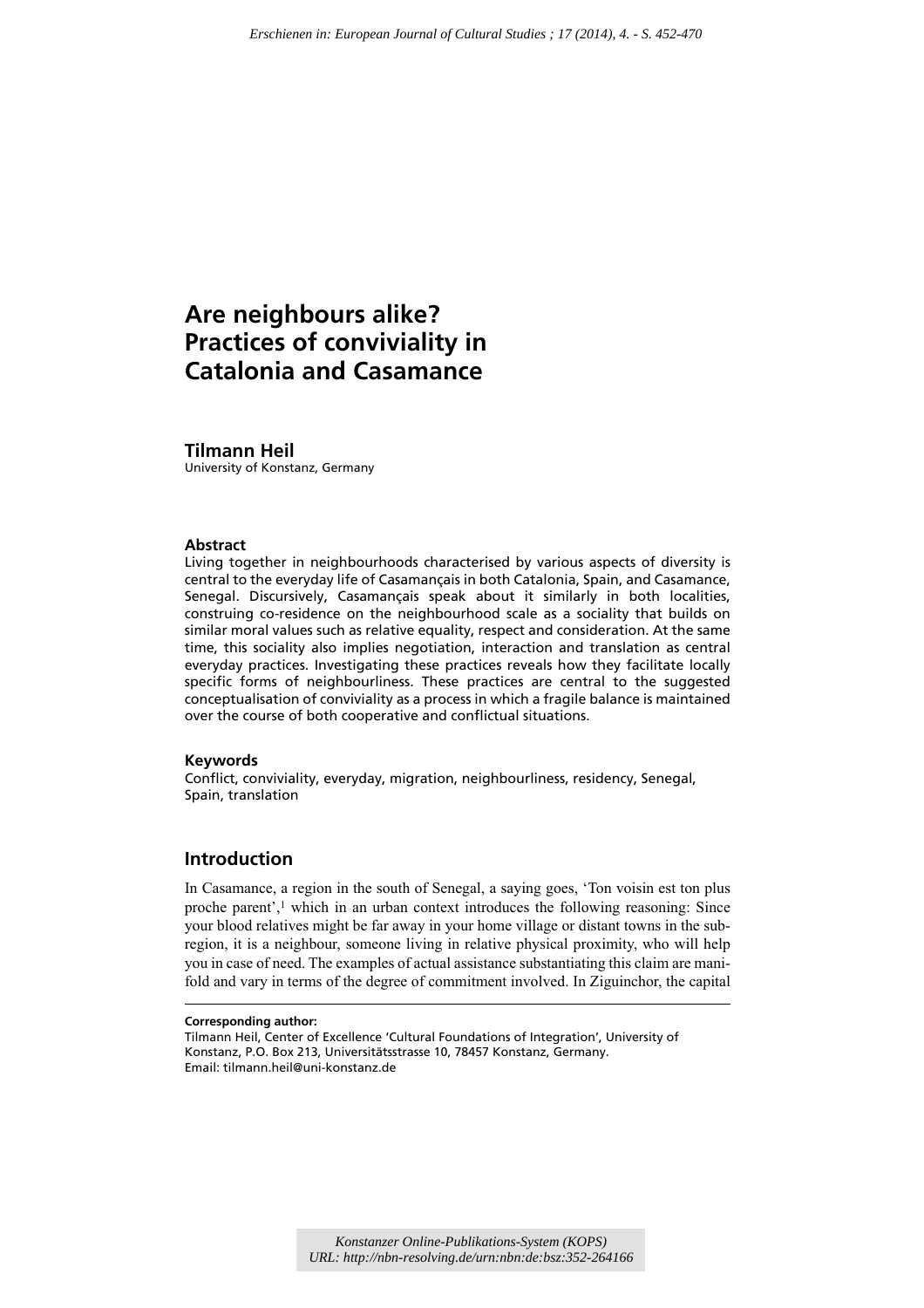of Lower Casamance, one of my interlocutors, Papis Sonko,2 gave many examples of actions of neighbourliness, such as dousing a fire, providing food, looking after the children or helping prepare celebrations. Yet, some people, including migrants visiting Casamance, distrusted their neighbours to the extent that they did not eat or drink there out of a fear of being poisoned. This fear stemmed from envy that many Casamançais perceived to exist between certain neighbours and their migrant family members, a perception that was usually already in place prior to migration but that tended to increase dependent on perceived migration success. In this article, I use selected examples of discourses of neighbourliness and manifestations of it to enquire into conviviality, the fragile process of locally living with difference. The ethnography of neighbourliness in Casamance, Senegal, and Catalonia, Spain, will contribute to the conceptual understanding of conviviality as this fragile process that encompasses both cooperative and conflictual encounters on the basis of relative equality, mutual respect and consideration.

In contrast to Casamance, Casamançais in Catalonia expected neighbourliness to be different due to people's likely maintenance of stronger individual concerns. This was confirmed when they experienced the absence even of greeting among neighbours. However, Sounkar Deme had a neighbour who helped out whenever he needed her support. Thus, Casamançais' experiences of relationships with neighbours sometimes confirmed and at other times contradicted their expectations of neighbourliness in Catalonia. This also depends on how far the normative underpinnings of neighbourliness migrate with Casamançais as part of their values, or whether their moral compass is overridden and 'Europeanised'. I thus ask what the local contextual influences on neighbourliness are versus those from within the transnational social field (Levitt and Glick Schiller, 2004: 1009). I question the extent to which neighbourliness draws from transnationally circulating values and how local social institutions change them.

Although Casamançais frequently expected neighbourliness to be diametrically opposed in Catalonia and Casamance and represented them stereotypically for both sites, the experiences of neighbourliness are indeed heterogeneous in both localities. I will therefore try to analytically distinguish social change over time within the same locality from changes in conceptions of neighbourliness due to migration.

Drawing from 18 months of fieldwork equally split between Catalonia and Casamance, in this article, I address how neighbourliness discourses inform the conceptualisation of the process of conviviality and to what extent its normative connotations impact on everyday encounters of conviviality.3 I will differentiate into discourses the representations of neighbourliness, and practices by which I refer to lived experiences in encounters. In general, neighbourliness concerned the people staying next door as well as those living in the area that my interlocutors easily reached by foot (cf. Heil, forthcoming). In this article, I present the perspective of mainly Casamançais men, both migrants in Catalonia and their family members and friends in Casamance. I did not have the same access to women migrants, which is why their perspective is mostly missing from this research. I compare the experiences of Casamançais in two neighbourhoods, of Casamançais migrants in Cerdanyola in Mataró (Catalonia), and of their families and friends in Lindiane in Ziguinchor (Casamance).

In the following, I will first give some empirical background on the transnational migration of Casamançais and their housing patterns in diverse neighbourhoods in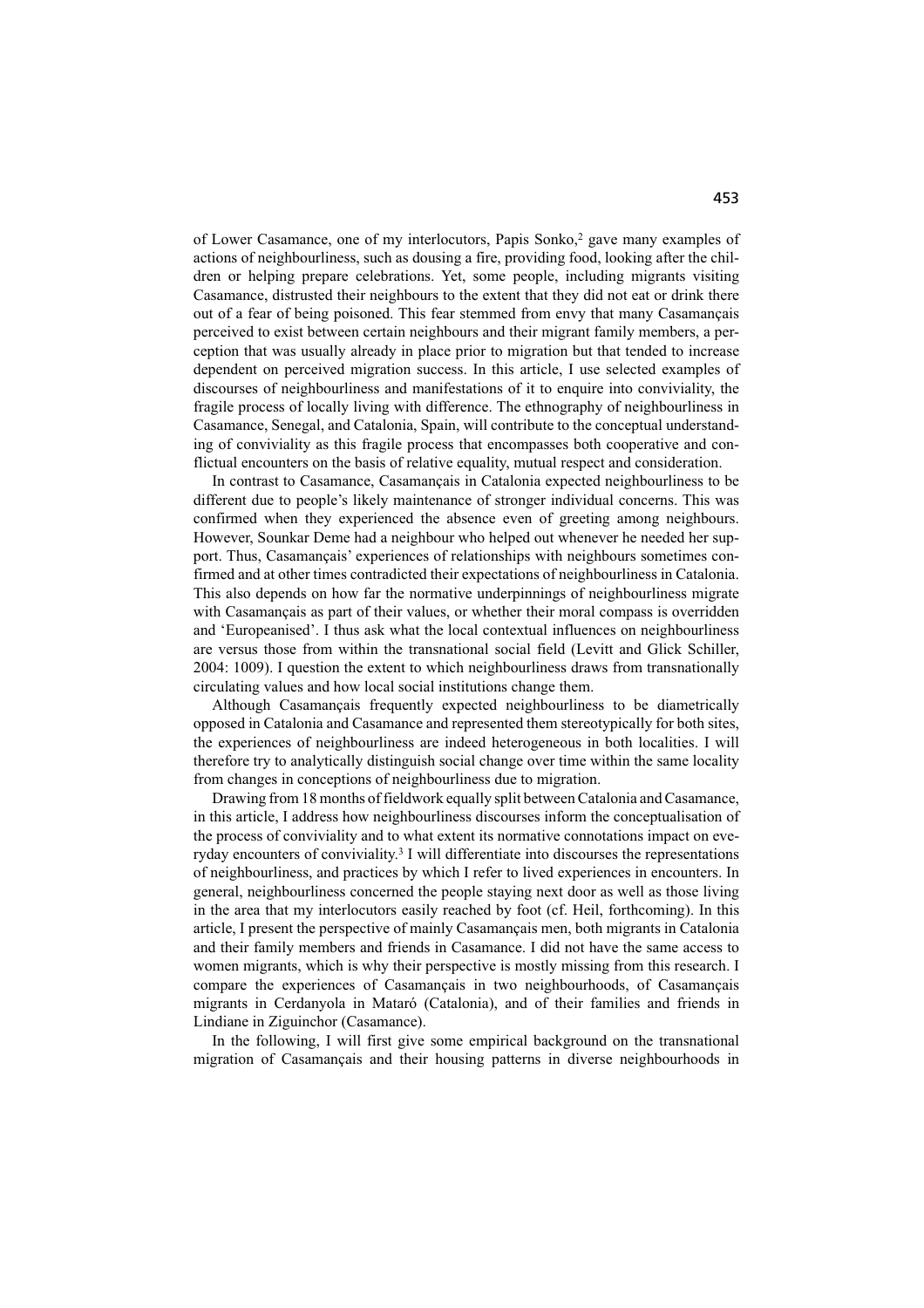Catalonia and Casamance to emphasise the relevance of conceptualising conviviality, living with difference. Second, I will analyse the place of neighbourliness in the political as well as local discourses of *convivència* and *cohabitation* in order to contrast this with practices of neighbourliness in a third part. I will engage with aspects of neighbourliness which suggest interaction, negotiation and translation as basic practices of conviviality. In view of the current academic discussions of conviviality as mundane and everydaylike, I will conclude that the analysis of neighbourliness has suggested these basic practices as an innovative way of conceptualising conviviality as a process of both cooperative and conflictual encounters in fragile and changing diverse local configurations.

## **Living in mixed neighbourhoods**

My field sites were characterised by diverse configurations of people. Ethnically mixed neighbourhoods constitute large parts of both Catalan and Casamançais towns. As a result of three decades of immigration, Spain's population has diversified. Within Spain, the autonomous region of Catalonia is a primary destination for immigrants with a foreign-born population of 17.5 percent compared to the national average of 14 percent in 2010 (Instituto Nacional de Estadística, 2011). Casamançais migrants concentrate in certain parts of Catalonia, such as the Maresme county and Mataró, the county seat.4

Cerdanyola is a peripheral neighbourhood of Mataró and offers a typical example of the neighbourhoods, characterised by various aspects of diversity, of many of the middle-sized industrial towns of Catalonia. The neighbourhood was built during the heavy influx of internal Castilian labour migrants from the south of Spain in the 1950s and 1960s (cf. Bover and Velilla, 2005; Lligadas, 2000; Silvestre Rodríguez, 2002). During my fieldwork, the neighbourhood did not appear to be segregated. People of all stripes were coinciding in public. For example, in the *Parc de Cerdanyola*, women from all parts of the world were standing in groups in the area of the playground and chatting on a summer Sunday afternoon. There were sub-Saharan and North Africans, Asians and Europeans. A visibly very diverse crowd of boys played football in mixed teams. Elsewhere in the park, small gatherings of elderly Southern European men coincided with other inhabitants of the neighbourhood.

The coexistence of Castilian and Catalan speakers, dating back to the 1950s, today is complimented by the influx of international migrants of diverse origins, from 120 different nation states, and even more ethnic and language groups. Local statistics show that one in four inhabitants of Cerdanyola is born outside Spain, while every second resident is born outside of Catalonia (Ajuntament de Mataró, 2010). Of those born outside Spain, the majority is from Morocco (44.5%), and more than one in five is from Senegal or The Gambia. Other large groups are Chinese and Latin Americans. At least every eighth person is Muslim in Cerdanyola.<sup>5</sup> This is double the share of the Catalan average in 2008 (Moreras, 2008: 18). These are the configurations in which the everyday life encounters of neighbours and their discourses of conviviality take place.

In Casamance, my initial impression of urban space was different from Cerdanyola. Lindiane, a peripheral neighbourhood of Ziguinchor, the capital of the lower Casamance, has no freshly refurbished parks or other communal infrastructures; rather, the only wide boulevard was nearly fully eroded. Although there was some traffic, the boulevard was a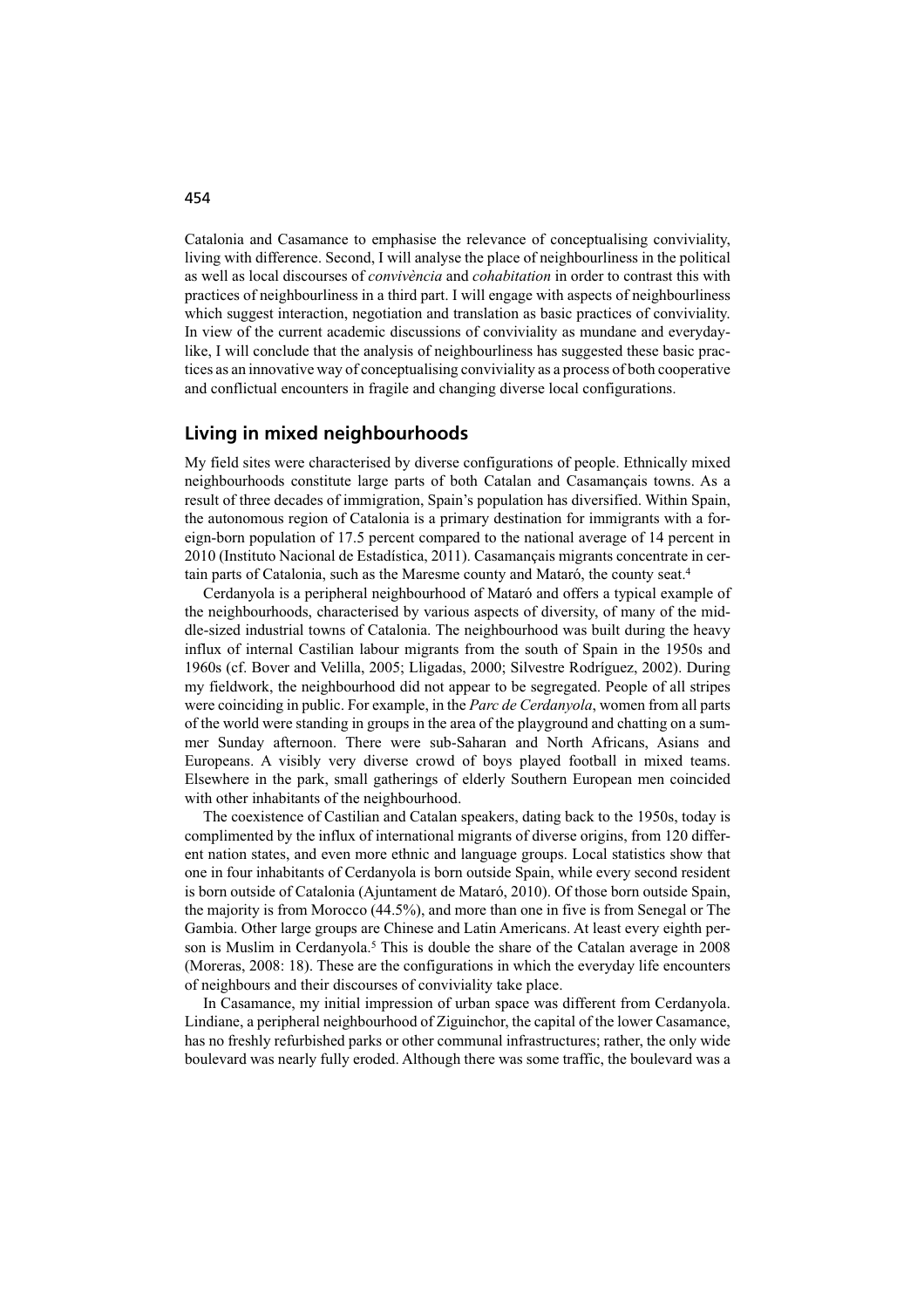space for casual encounters, as were the street corners and the footpaths spread around the neighbourhood. Neighbours passed and greeted each other, groups sat in front of corner shops and house entrances, elderly men gathered at the small mosque in the shade, and in the evening women sold vegetables and fish along the boulevard.

As in Catalonia, this was the scene of a migrant neighbourhood, since Casamance is strongly characterised by migration flows that have resulted in ethnic, linguistic, religious and national diversity (ANSD, 2009).6 The two neighbourhood representatives of Lindiane told me that increasing urbanisation brought Jola, Mandinka and other ethnic groups to Lindiane until the Bainuk, the original landowners, nearly completely disappeared, a fate they met in all of Casamance (Linares, 1992: 84–90; Quinn, 1971, 1972: 482; Roche, 1985: 28–56). Inhabitants of the neighbourhood sometimes claimed it to be dominantly Jola and sometimes Mandinka, but no one was really sure because there were also neighbours of other ethnic groups and national backgrounds. For example, the majority of corner shops are run by Fula, and Bissau Guinean refugees began settling in the north-east in the 1970s. Immigrants from more distant origins including Guinean Fula and Ghanaians, but also a German evangelical pastor and a French Catholic nun, were scattered across this part of town.

In terms of religion, Lindiane is a very mixed neighbourhood of Ziguinchor, with Muslims (mainly Qadiriyya and Tijaniyyah), Christians (mainly Catholics) and many others adhering to ethnically specific religions. A large Catholic church and a private Catholic school are located on the boulevard. A *féticheur* sells talismans next to the school, and a small mosque is situated a couple of blocks east of the church along the boulevard. South of it, there are two larger mosques and an evangelical church. Casamance is the region in Senegal which is the most heterogeneous in regard to religion. All departments of the Lower and Middle Casamance have a share of 7 percent to over 30 percent of Christians and shares of adherers of so-called traditional religions of up to 35 percent (ANSD, 2009). In the Kasa County west of Lindiane, Christians and traditional believers outnumber Muslims, a unique occurrence in Senegal.

Along the boulevard was the house where I stayed, Samboukunda, which reflected the neighbourhood in a nutshell. Around the same yard where I lived were some Fula shopkeepers, a Catholic teacher from Guinea Bissau with his two sisters and Jola cousin, and a Muslim Jola family from the Kalounayes with one nephew who had recently become an Ibadu.7 The various neighbours stopping by for a visit completed the picture of the diverse configuration of Lindiane.

In the two neighbourhoods, Lindiane in Senegal and Cerdanyola in Catalonia, diversity characterised the social context in which neighbourliness was an important theme from which I conclude on the process of conviviality.

# *Convivència* **and Cohabitation, residency and neighbourliness**

In the following, I engage with the discourses of *convivència* and *cohabitation*, emic concepts of living with difference. As I will show, neighbourliness is closely interwoven. As normative discourses they reference everyday practices and values on the basis of which living with difference should be possible. A similar picture emerges from both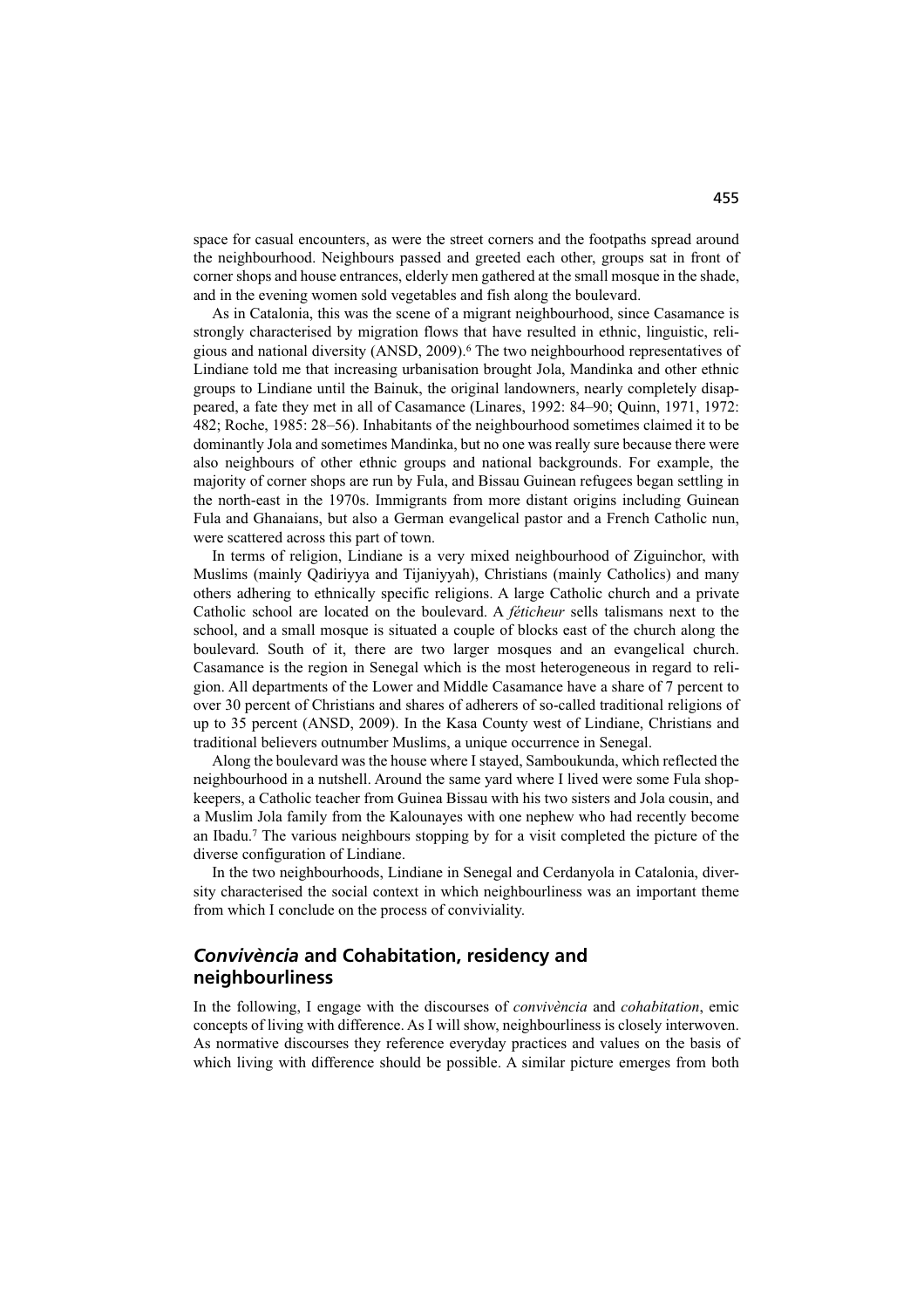Casamance and Catalonia. The local discourses present a vision rather than the messiness of everyday life, which I juxtapose in detail thereafter.

## *Catalan convivència and residency*

Casamançais in Catalonia frequently rephrased my interest in social relations in Catalonia using *convivència*, a local term referencing the practices of everyday living together that everyone would strive for, Catalans and immigrants alike. Casamançais crudely stated that neighbourly relations were by and large unproblematic and that some degree of conflict was normal, since there were good and bad people wherever one went. Both the political discourse and the practice of dealing with immigration in Catalonia informed this reference to *convivència*.

Catalan political rhetoric stressed *convivència* alongside interculturalism and cohesion. *Un pacte per viure junts i juntes. Pacte Nacional per a la Immigració*8 (Generalitat de Catalunya, 2009) and related action plans (Generalitat de Catalunya, 2005, 2010) state as their primary objective that people of different origins can live together in Catalonia. They aim to prevent conflicts of *convivència* through the sharing of a common public culture, the adjustment of social services and the managing of migration flows. Within this framework, *convivència* gives importance to equality and plurality, alongside interaction, participation and mutual respect. The *empadronament*, the registration of everyone living in a locality with the council, is crucial in that it partially grants de facto equality to registered local residents – or neighbours.

The *empadronament* grants access to the health system and continuing education and provides proof of 'social rootedness' (Generalitat de Catalunya, 2009: 51) in a locality, one of the prerequisites for regularisation. Local politics stressed it as the most important element of starting a life in Catalonia. In combination with relatively little policing, the *empadronament* established a situation of de facto local residency independent of legal immigration status and origin. From a Casamançais perspective, it balances the perceived inequality between international migrants and others, providing a common identity as locals. Providing the locality as a common point of reference, the *empadronament* is a basis for *convivència*.

Actual *convivència* among neighbours cannot be conflict-free. The Catalan discourse on *convivència* has a prominent counterpart in the Andalusian history of cooperative and conflictual coexistence of Muslims, Christians and Jews in the Middle Ages in Al-Andalus. Liliana Suárez-Navaz (2004) mentions that a contemporary vernacular understanding of *convivència* persists in Andalusia today. According to her, *convivència* is 'an exercise of negotiation that assumes difference as a basic fact of life and the need to make room for dialog among all members of society, respect for one another, and sharing the public social sphere' (Suárez-Navaz, 2004: 191f). This mirrors Catalan policy, adding the important detail that convivial practices apply to dealing with both harmonious relations and conflict.

In Mataró, all immigrants were exposed to this official Catalan discourse of *convivència* through a public campaign advertising the *Pacte Nacional* and the reception service of the town for 'new citizens'. The curriculum of the free and voluntary reception classes stressed the different aspects of living a life in Catalonia starting with the importance of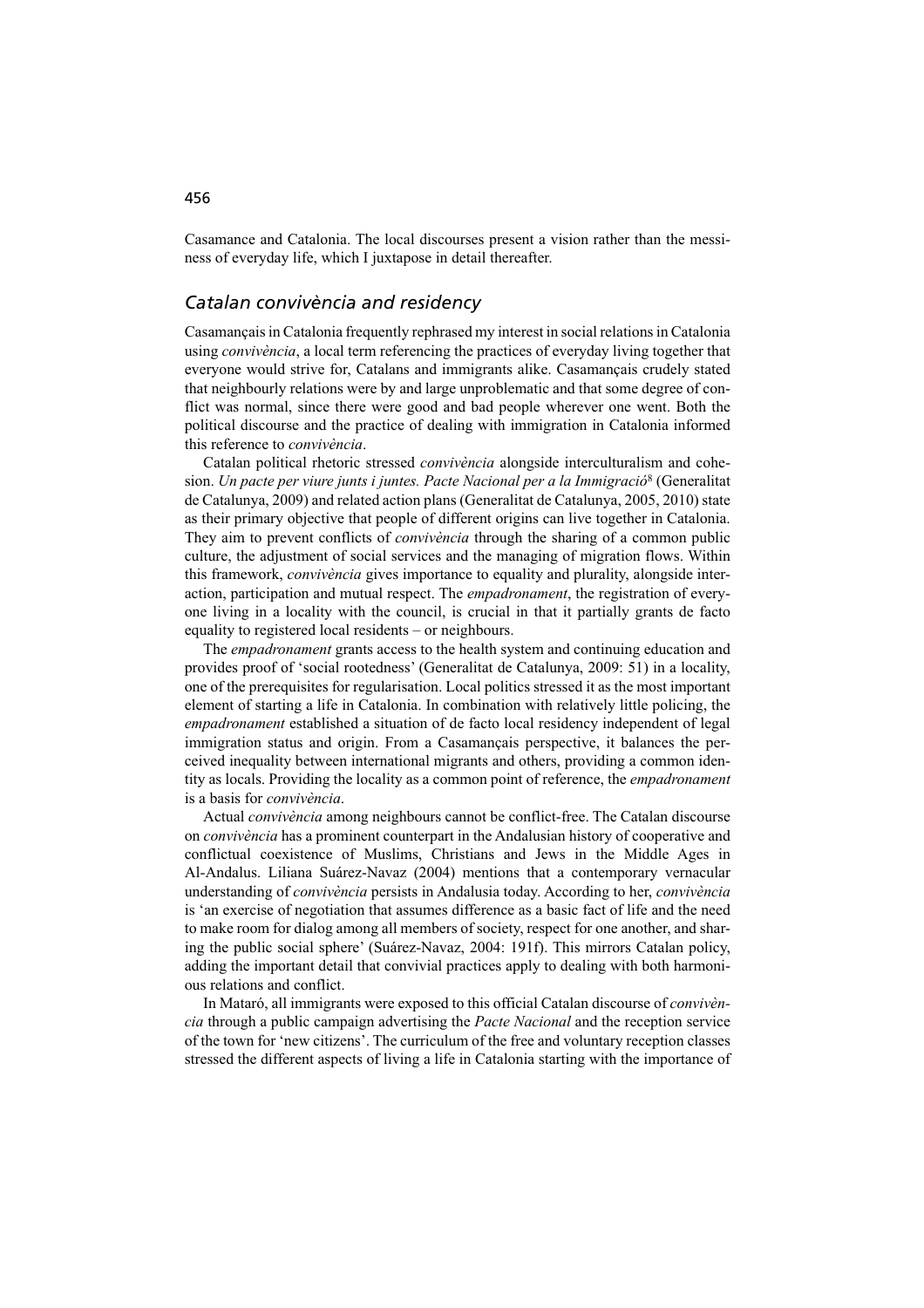the *empadronament*, continuing with work, social services, and general rights and duties. *Convivència* reoccurred throughout all sessions through the aspect of language learning, the general orientation in town, information about lifestyles in Catalonia, neighbourly relations and others. These classes directly confronted everyone attending with the Catalan notion of *convivència* which was reflected in the wide familiarity of Casamançais with it and the circulation of everyday knowledge of the neighbourhood life among them. Nevertheless, Casamançais often referred back to experiences of *cohabitation* and *voisinage* in their places of origin.

## *Casamançais cohabitation and voisinage*

Discussing local social relations with Casamançais, in Catalonia they often used *convivència* and the French *cohabitation* (living together) and *voisinage* (neighbourliness) interchangeably. In their mother tongues, Casamançais most often referred to variations of *bukinor* (Jola) and *siiñooyaa* (Mandinka). Although the literal meaning of *bukinor* and *siiñooyaa* diverge, they are closely linked. *Bukinor* stems from the Jola verb – *kinor*, which means 'to live together'. It thus translates into *cohabitation*. The Mandinka *siiñooyaa*, however, contains the noun *siiñoo*, 'the neighbour', paralleling *voisinage*. This close linking by Casamançais of *voisinage* and *cohabitation*, created through their interchangeable use, manifests the centrality of neighbourliness for the living together with difference – conviviality – in their place of residence.

When explaining the duties of a neighbour, the *cohabitant*, my interlocutors equated them with those of a family member. This was strongly put forward in the phrase 'Ton voisin est ton plus proche parent'.9 In a diverse urban setting, I was told that all people should be treated alike, whether they belonged to your household or family. In this discourse, Casamançais not only identified those in one household as cohabitants, but also all those who lived in the same neighbourhood. Neighbourliness precisely took the place of family obligations in such situations where not everyone was a family member. Speaking of neighbours, Casamançais acknowledged cultural differences and built them into their conception of sharing the same locality. While not being fully equivalent, it constituted a good foundation for relating to being a resident in Catalonia.

Using *voisinage* and *cohabitation*, Casamançais took part in a discourse describing relevant practices expected of a neighbour with whom they shared the same locality. Throughout my fieldwork, this frequently implied mutual help, support and sharing, similar to the ways expected within the family. The envisioned behaviour was one of respect, consultation, consideration and forgiving. In the discussions, a strong normative framework became apparent that prescribed what was possible or not, wanted or not, and good or bad. How this played out in practice remained slightly obscure to the point that Casamançais gave me concrete examples of interactions between neighbours. While in my fieldwork outside of Casamance I was mainly given positive examples of good neighbourly relations, during my time in Casamance, I also learned how neighbourliness implied conflicts and the solving of these conflicts.

In both sites of my fieldwork, there were notions that prescribed how to go about everyday life while dealing with difference in a shared locality. In Catalonia, *convivència* to a large extent was based on residency, and thus was connected with the idea of the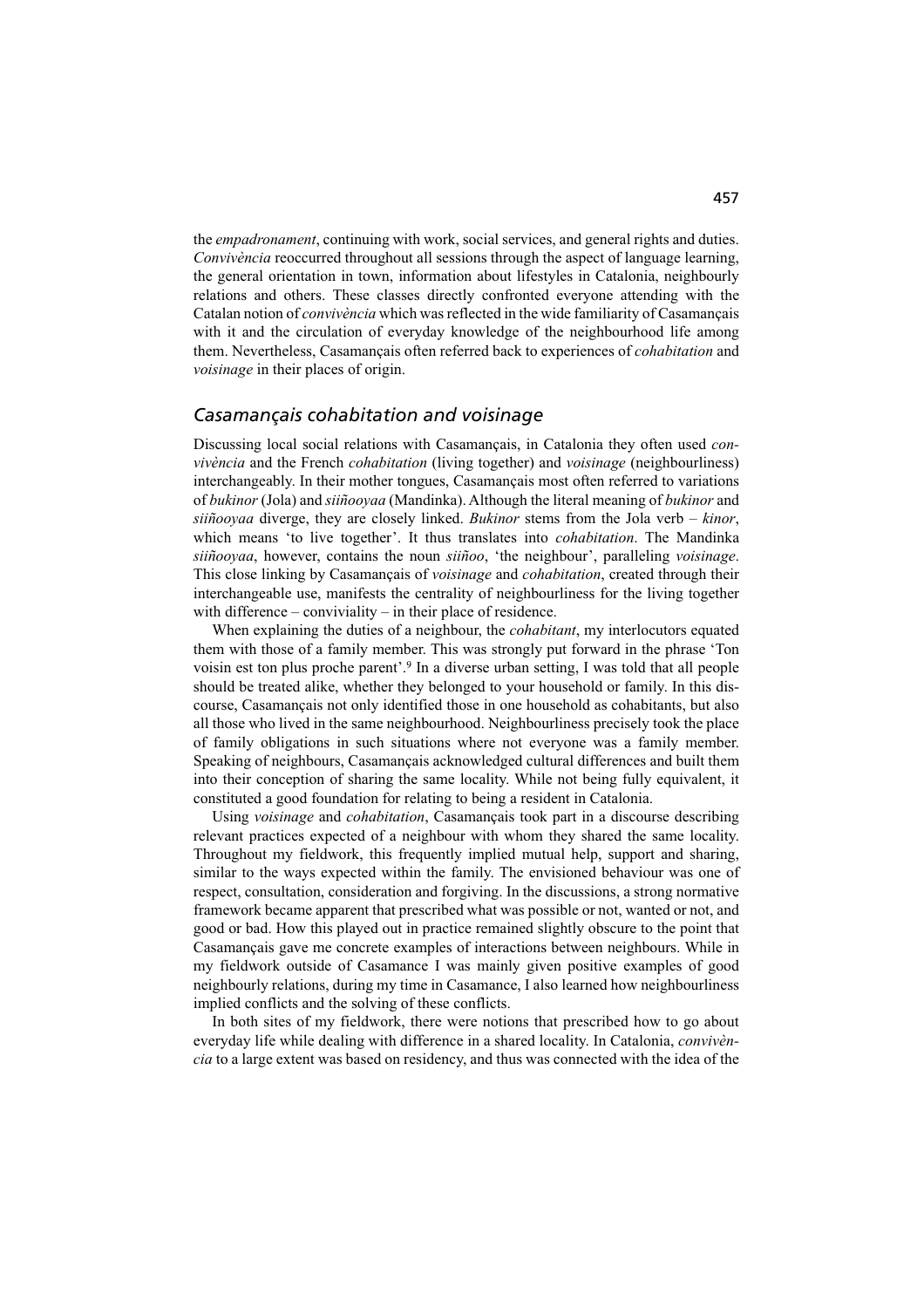equality of all residents. In Casamance, the notion of the neighbour referred to everyone who had settled in a neighbourhood, especially when there was no group that could claim precedence over the others. While neighbourliness was used literally in the latter, in Catalonia it was implicit in the idea of residency in a shared locality. Interestingly, both discourses used categories that are neutral to social and cultural difference. Thus, referring to a situation in which people of different origins live together, these emic notions of conviviality conceptually assume sociocultural differences as the underlying condition. While this is important in developing the conceptual notion of conviviality, how neighbourliness plays out in practice turned out to be complex and at times contradictory.

## **Ethnography of neighbours**

The emic discourses and references to neighbourliness in Catalonia and Casamance stress a number of the same practices as being crucial for success. Yet, Casamançais also suggested that values and norms were at least partially adjusted and changed to fit specific situations. Some practices of Casamançais clearly continued but also changed depending on the local context. As part of their Casamançais understanding of neighbourliness, literal translation between languages was common and had an important counterpart in the translation of concepts. Negotiation practices paralleled conceptual translation and resulted in mutually agreed consensuses involving consideration and respect. If translation and negotiation failed, neighbours experienced various degrees of social breakdown. Furthermore, things became fundamentally different when neighbours assumed extreme positions and either enacted quasi-kinship solidarity or pure individualism. Exploring each of these situations in turn, I engage with the dynamics between practice-oriented and normative aspects of neighbourliness, their significance for the conceptualisation of conviviality in fragile socioculturally diverse configurations and processes of local social change.

## *Translation and interaction*

Translation was the basis for interaction in both Casamance and Catalonia. It means both the active use of multilingual repertoires and the navigation of conceptual differences and recognition of their legitimacy, which demands flexibility, generosity, openness and negotiations.

In Lindiane, most of my informants and large shares of the population had diverse linguistic skills and were therefore familiar with multiple languages. Augustin Sambou was born Jola in Guinea Bissau and, in addition to his mother tongue, spoke several languages well. At the street corner with people of his age, he often used Wolof, following a general trend among the younger generations. With his cousins from Guinea Bissau he spoke Creole, with his family members his home dialect of Jola, and with his landlord the widely spread Jola Fogny. He also knew Mandinka and some Fula. With his colleagues he spoke French, while with me he sometimes practised English; he also knew Portuguese. Augustin enacted the ideal of many of the inhabitants of Lindiane. Sometimes, this was set in contrast to the attitude of the Mandinka and Wolof, who primarily only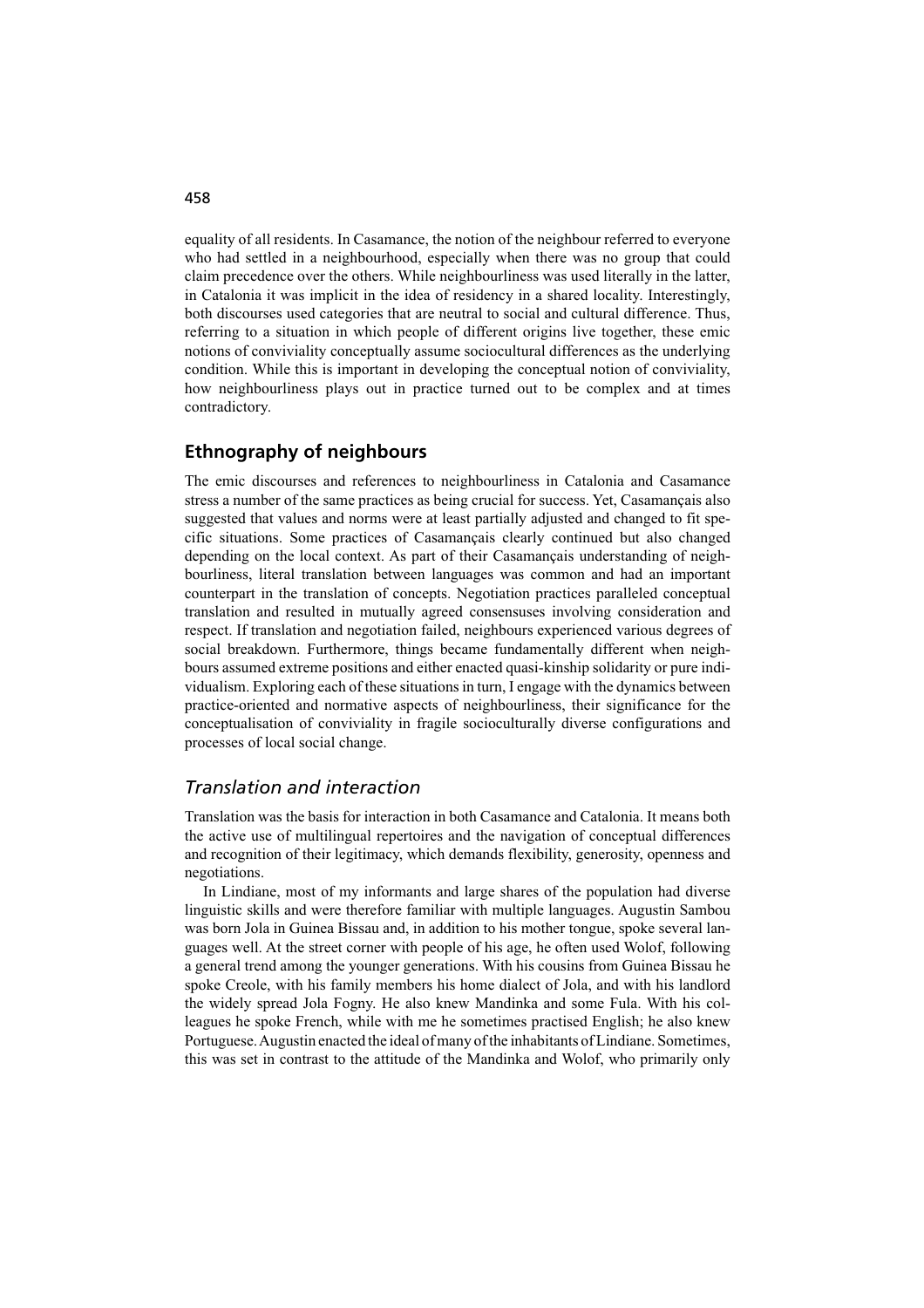speak their own language. This prejudice, however, did not always hold true. For instance, Madou Diaby, although he mainly spoke Mandinka, constantly made an effort to greet his Jola neighbours in Jola on our walks. He said he consciously did this to have good neighbourly relations. Thus, most people in Casamance saw multilingualism as a way of fostering good neighbourliness. This did not imply very high levels of proficiency for everyone. However, some level of proficiency in several languages allowing everyday communication was widely shared. My own efforts to learn the mother tongues of various groups were greatly acknowledged and sometimes interpreted as my intention to stay.

The efforts of drawing on many languages were generously acknowledged in several ways, and limitations of someone's expressions were frequently glossed over. In translation, terms that were similar enough instead of a one-to-one translation were often accepted. *Siiñooyaa* and *bukinor* have different literal meanings, but many of my informants agreed that they were conceptually close enough to mean neighbourliness. This generosity was often paired with an openness to incorporate foreign words into their phrases. For example, in discussions with Casamançais in Catalonia, *convivència* was often used in French conversations. This was everyday practice in Casamance: Wolof, French and Mandinka words were incorporated into other languages. *Abaraka*, the Mandinka 'thank you', was widely used by all ethnicities in Casamance. In these examples, a pragmatic use of languages becomes apparent which complements the analysis of Mandingisation and Wolofisation, the increasing cultural dominance of Mandinka and Wolof, respectively, over other local languages and cultures (cf. Juillard, 1994; Linares, 1992; Thomson, 2011). The acknowledgment of efforts and differences is paired with a positive and joyful engagement with translation. Originating from an initial attempt to communicate with neighbours, translation legitimises differences between people and their languages as a part of everyday conviviality. This central aspect of a Casamançais conception of neighbourliness migrated with them to the Catalan context.

Casamançais in Catalonia occasionally interacted with their Spanish and Catalan neighbours. For this reason, many Casamançais in Catalonia spoke enough Catalan to engage in the fleeting forms of casual greeting: 'Hola! Bon dia! Com estàs? Tot be'.<sup>10</sup> Keba Deme, a Jola, suggested that such little steps were already enough to create a cooperative neighbourly atmosphere. Going beyond such minimal knowledge, Abib Drame, a young Mandinka, explained that he had gone to learn the language, because for him communication, which was facilitated by language learning, was crucial to neighbourliness and to being able to interact with people.11

While the above claims to greeting were part of an attempt to literally transfer a strong value from Casamance into the Catalan context, Casamançais frequently stated that they were not understood by other local residents. Translation goes beyond the literal sense, requiring the reinterpretation of concepts and adjusting oneself to the new local context. Fanta Diao, a Fula woman from Casamance, experienced this in the house she had moved into with her husband and baby. While her default was to greet the other residents she encountered in the house, she stopped greeting those who did not respond. However, Fanta felt that the White woman in the house who did greet her – whether she was Catalan, Spanish or Latin American, Fanta could not tell – practised good neighbourly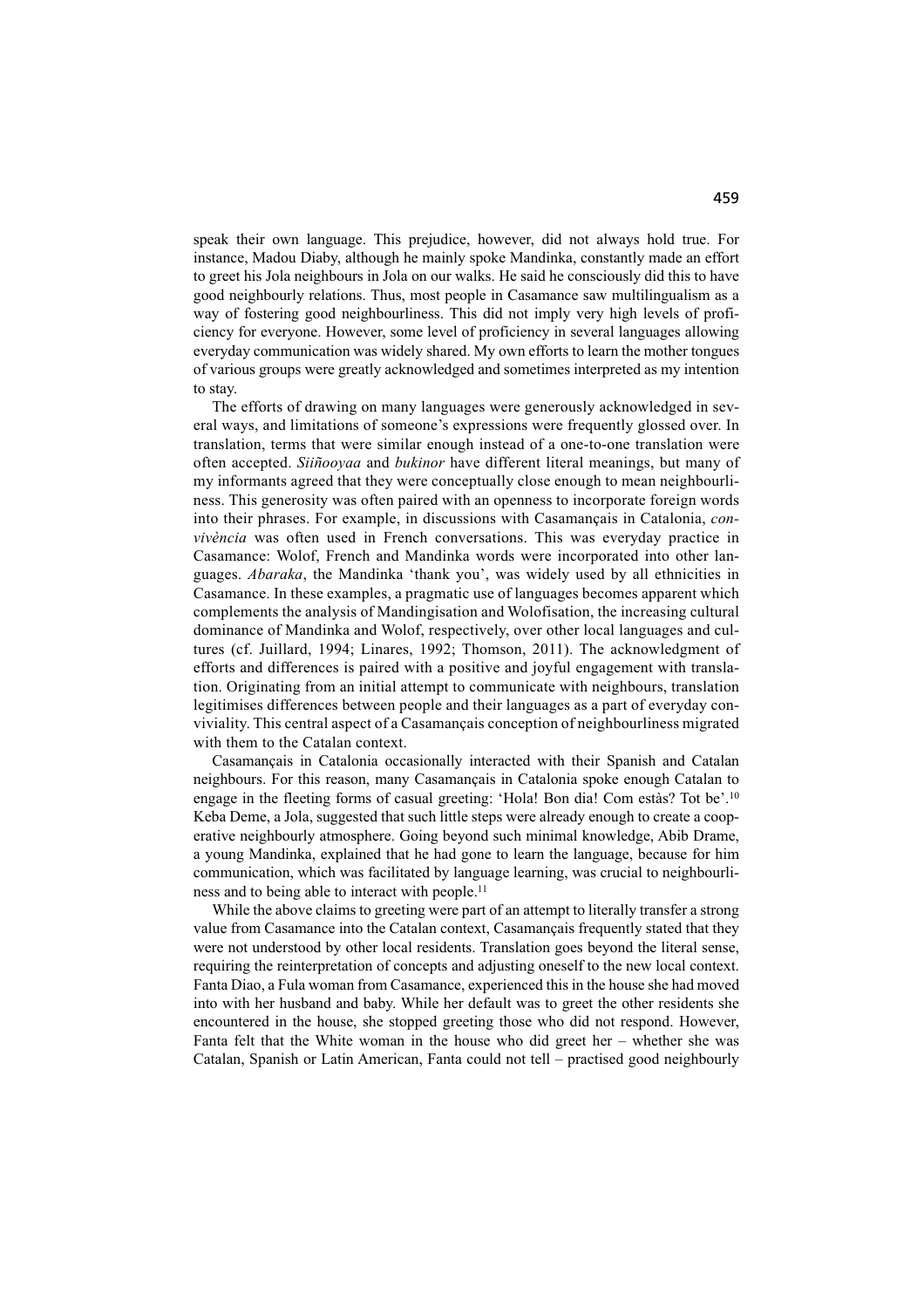relations. Greeting selectively or not at all was often perceived to be the norm in Catalonia, to which Casamançais felt the need to adjust.

Greeting was just one example of other neighbourly interactions of which Fode Sadio Faty gave more details:

These relations [between block inhabitants] you cannot force. Maybe I can force it with my compatriot; I can come to see him without notifying him, … like in Africa. But the one who is next to me, the European, I cannot do it the way I did it there. I observed. I noticed that there is a bit of reticence, a bit of individualism here. … Because, first of all, no one opened the door for me. … I adopted that. If we meet in the staircase, we greet, 'Salut' – 'Salut', 'Hola' – 'Hola' – 'Hola'. This is all. Sometimes there is not even a 'Hola'. (Fode Sadio Faty, Granollers, 11/2010).

No spontaneous visits, individualism, reticence, superficial relations, minimal greeting and keeping problems to themselves are the essence of Fode Sadio's observation of his neighbours. He does not judge these differences; instead, he described the process of translation that he engaged in when he arrived.

Translation is key in the interaction of neighbours both in Casamance and Catalonia. Understood as linguistic capacity, it facilitates interaction. In combination with nonverbal communication, Casamançais translated concepts and practices; they made an effort to understand differences. This is often motivated by the quest for consensus which requires negotiation.

## *Successfully negotiating neighbourliness*

Most of the time, Casamançais refrained from open conflict, and examples of successful negotiations of neighbourliness were plenty during my fieldwork. One central element is the negotiation of practices in spaces shared with neighbours.

On a hot afternoon in Sédhiou, I sat in the yard of Abib Samaté's family and talked with Abib's wife Sally Djitte. After hours of trying to ignore the never-ending, monotonous recitals stemming from the neighbouring yard, I voiced that I was tired of it. How long were these monotonous recitals to last, I enquired. Sally smiled at me and explained that these were prayers of a Mouride *dahira* which would last for days and were part of the preparations for the Grand Magal to Touba (an annual religious festival held in Touba). Upon my asking whether this was going to upset anyone, Sally answered that I should know by now that in Senegal, everyone was allowed to practise their religion. Nobody would critique it or get publicly upset about it. By the time I left Casamance, I had learned that the inhabitants would certainly sometimes get tired of it, or complain and be critical of it among their closest circle. However, the standard consensus that can be reached in processes of negotiation in such situations is to let everyone do whatever their religion asked them to, whether or not it infringes on somebody else's liberties.12 Endorsing this notion and discourse, Casamançais actively encouraged different ways of life and permitted spaces for it.

In Catalonia, the Casamançais were also considerate of their neighbours; however, the dynamic that accompanied this attitude had changed. Instead of a flexible framework in which everyone tentatively and temporarily entered the spaces of others through flexible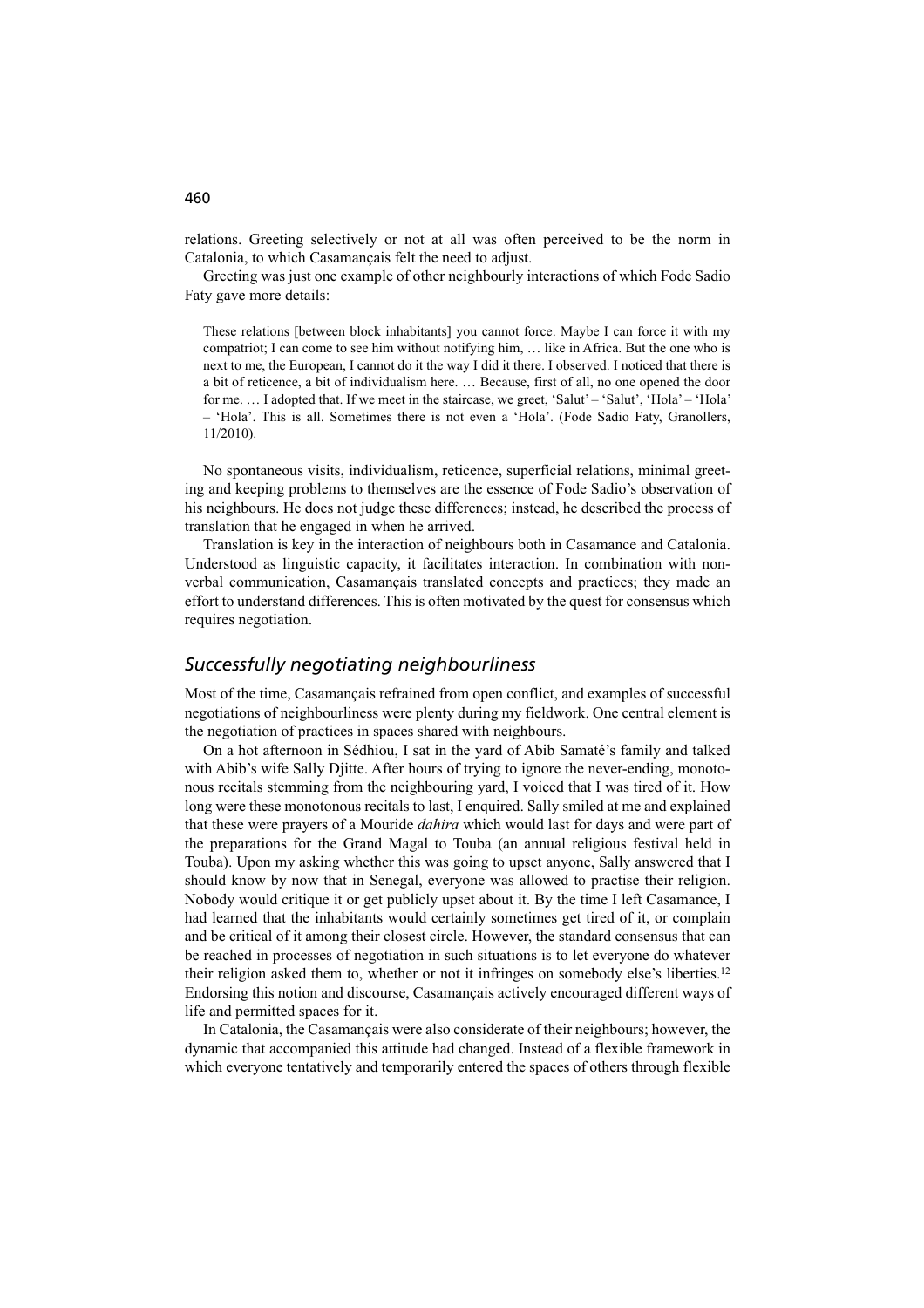boundaries, the Casamançais in Catalonia restricted their own actions. A common trope was 'We are in Spain, thus we cannot … [do certain things]'. Casamançais agreed to abstain from listening to loud music, from having big gatherings at home, from celebrating a wedding on the street or from killing their own sheep for religious feasts at home. While in Casamance, social spaces overlapped and boundaries were vague, in Catalonia Casamançais were concerned to respect not just the boundary, but rather to help build voids as buffer zones between themselves and their neighbours. To show their consideration in this way was the result of translation. Most of my informants did not see this behaviour as the result of imposed foreign norms, but rather as the normal respect for the local practice of *convivència*.

The retreat of Casamançais into the private realm accompanied by more limited notions of neighbourliness was in stark contrast to experiences of celebrations on neighbourhood streets in Casamance in which some neighbours assisted and all of them consented. In celebrating a wedding, a baptism or a funeral in the neighbourhood street, neighbours claimed the communal space and thereby limited access to houses or the circulation of traffic. Furthermore, noise emissions from celebrations transcended all walls, closed doors and other physical boundaries. As at major religious events, everyone was invited to partake in the celebrations, and a lot of people actually did participate. Exceptions were those who were physically present and even financially supported events, such as some returning migrants, but who never drank or ate at their neighbour's house out of fear of being poisoned. They hereby substantiated their claim that the relations between neighbours could be tense and subject to envy and cursing. To maintain face and sustain neighbourliness, alternative explanations for not eating were found and given as excuses.

Despite such inconsistencies which eventually could also lead to local change, the celebrations in public space in Casamance embodied the consensus that had been negotiated between the neighbours. It granted everyone the right to claim communal spaces to celebrate their festivities in exchange for inviting everybody to participate. In Catalonia, however, public gatherings were not necessarily a site of extended interaction, although they did happen and were part of Catalan *convivència* (Heil, forthcoming). More than in Casamance, in Catalonia interactions in public were minimal, since some everyday interactions from Casamance were classified as annoyances rather than good neighbourliness. Thus, Catalan neighbourliness was dominated by abstaining from certain practices that could impinge on each other's privacy, while in Casamance it implied respecting the activities of neighbours actively being engaged in them. It shows that in both cases, locals negotiate the rules of neighbourly interactions. If consensus becomes impossible to reach, conflicts can lead to social breakdowns.

## *Accusations and social breakdowns*

Neighbourliness both in Casamance and Catalonia could be challenged through mutual accusations of not adhering to social norms. Such cases of failing everyday negotiation and translation demanded institutional mediation. In this contribution, I focus on two outstanding examples. First, in contrast to efforts to successfully practise neighbourliness, the issue of roaming animals was often an arena for mutual contestation and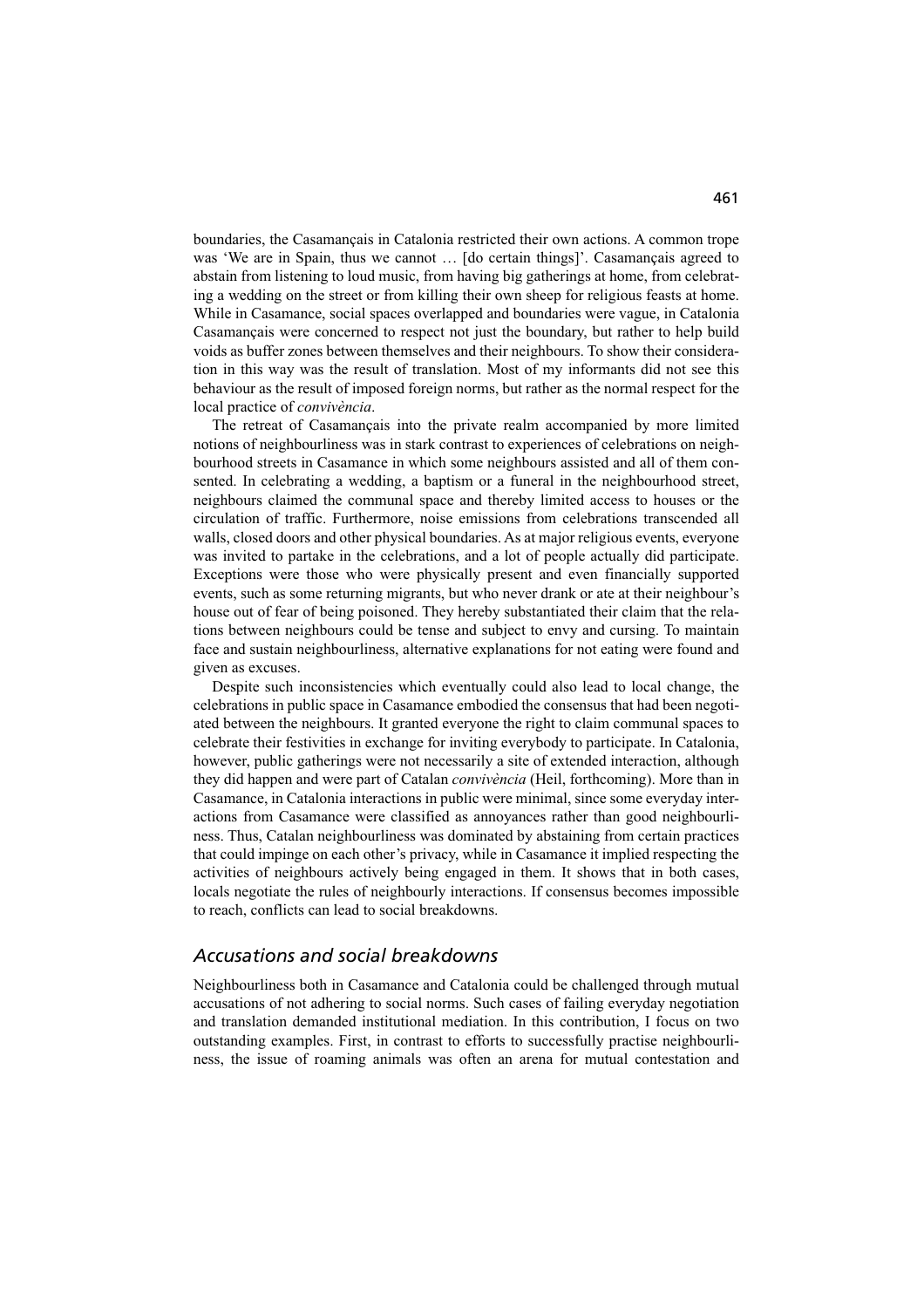conflict in Casamance. Second, Casamançais in Catalonia recalled accusations in their apartment buildings and instances of xenophobia, which they interpreted as forms of missing respect and the absence of neighbourliness.

Animal husbandry was a common phenomenon in Casamançais towns as were gardens for the cultivation of vegetables. Roaming animals were most commonly cited as the prime source of conflict in neighbourhoods. A neighbourhood delegate in Ziguinchor, Yoro Taffa Sambou explained that it was generally forbidden to let animals roam free, but that the consensus was that during the dry season they may do so. Exemplifying his point, Yoro recounted that he recently had been asked to settle a conflict between a lady and her neighbour. Without the necessary proof, the lady accused her neighbour's pigs of destroying her garden. Soon afterwards, the neighbour reported the lady having poisoned his pigs. Yoro sent them to the police, since neither of the two accusations was verifiable and his mediation failed. While such cases were often termed as a religious conflict, Yoro juxtaposed that it was not just pigs, but also goats and sheep causing the same conflicts. Yet, he could not deny that while a sheep or goat was of direct use to both Christians and Muslims, a pig was not. In the former case, a common solution was for plaintiffs to keep those animals penned in their garden. In the latter, a settlement was more difficult since it involved taking the pigs into custody until the plaintiff's damage was paid. Only if such negotiation failed did the police step in as a higher ranking institutional mediator.

Many of my informants recalled such incidences of ungrounded accusations and conflictual neighbourly relations. While in Casamance different ways of living were readily accepted, when the livelihood of one person was put at risk, conflicts arose. Neighbourly relations thus need to be negotiated in a way that everyone's livelihood is secured. By the same token, Casamançais in Catalonia accepted the restrictions on public celebrations and at home under one condition: everybody needed to get up early in Europe to work, and thus everyone needed more space and time to recover. Other challenges in neighbourly relations based on prejudices and open discrimination, however, remained unacceptable.

In Catalonia, Ansou Diédhiou felt disrespected and accused for no reason when his Moroccan neighbour blamed his wife a number of times for having dropped dirty nappies on clean washing. The Moroccans accused her without proof. And even worse, so did the president of the apartment block when he accompanied the Moroccan husband to blame Ansou's wife in Ansou's absence, the second time round. Ansou felt there was a huge discrepancy in dealing with the situation. He neither felt respected nor regarded as equal since his family was the only one suspected. Furthermore, the president had sided with one party and in the eyes of Ansou had broken the local consensus which ascribed the president the role of a neutral mediator. In the end, Ansou's inquiry identified the real origin of the nappies as the top floor of the house, where a Spanish woman was visiting every so often with her new-born and the nappies had fallen from that floor by accident. Feeling that both his neighbour and the president of the block had broken the rules of neighbourliness, Ansou temporarily found peace in filing a complaint with the local police in case such unfounded accusations would reoccur. As a consequence, Ansou's distrust in working neighbourliness in Catalonia had increased.

Similarly, other informants in Catalonia recalled how they were first met with racism, negative stereotypes and missing respect. Many of them, however, managed to settle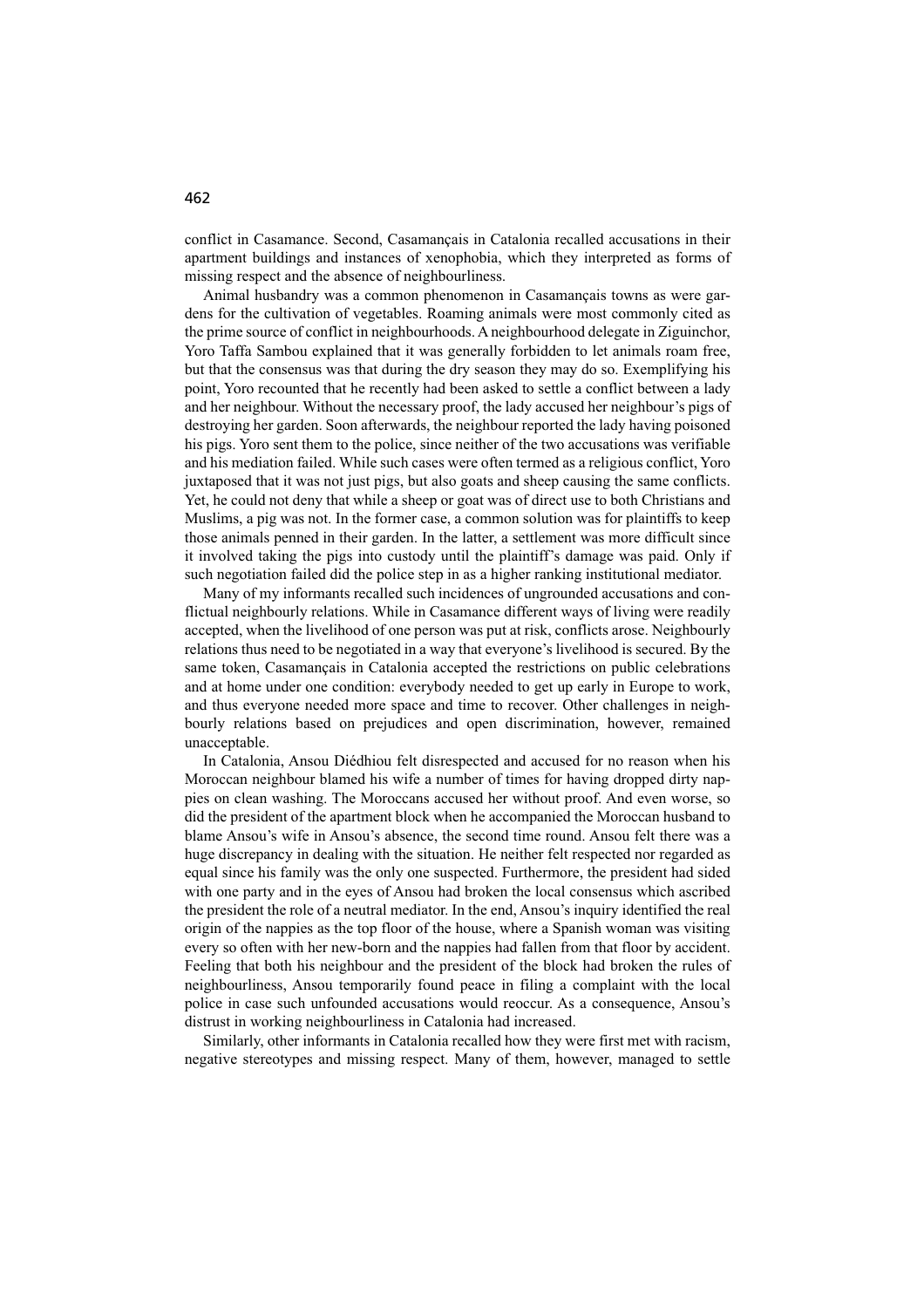their problems through communal mechanisms in place, acquainting themselves with the locals, or at least local norms. Testing neighbourly relations was part of this process. A striking example is that of Sounkar Deme, who had just moved into a new apartment block and met a neighbour who readily offered to help out whenever she could. Not needing anything, Sounkar tested her twice, once asking for oil and once for onions, which she offered to him immediately. More frequently, Casamançais took part in the apartment block meetings, appreciating the role of their president who for many facilitated the process of communicating and negotiating common norms. Going to the police, as Ansou did, remained an exception during my fieldwork. According to the Casamançais' experience, the absence of interaction and negotiation and the non-engagement with the neighbours can be seen as the basic source of missing respect, accusations and xenophobia, and thus as a real challenge to conviviality.

Rather than no interaction, conflictual ones were also part of neighbourhood life in Casamance and thus form part of my conception of conviviality. The centrality of tensions reflected the Casamançais' apprehension of the fact that 'there are good people and there are bad people, everywhere'. Lived neighbourliness depended on both local and transnational influences that played out differently depending on the actual situations and the people involved. Thus, neighbourliness cannot be unambiguously evaluated in either of the two field sites, nor can a fault line be drawn according to ethnicity or nationality, that is, Casamançais versus non-Casamançais, or immigrant versus European. Rather, neighbourliness is something enacted according to norms that in the eyes of my informants apply to people who are co-resident in the neighbourhood. Furthermore, these norms change and are negotiated in the migration process. The Casamançais' example shows that this negotiation is an ongoing process. Conflictual encounters as well as cooperative ones are part and parcel of it.

## *Solidarity and individualism*

In both Casamance and Catalonia, neighbourliness varied on a scale between the mechanical solidarity of kinship groups and the pure individualism often attributed to a European way of life. As one among many, Papis Sonko in Ziguinchor was very outspoken about how neighbours become the closest relatives to one another. As I mentioned in the introduction, he perceived the absence of biological kin as the cause for the necessity of good neighbourliness. This crossed religious, cultural and class differences. As Seyni Badji in Lindiane told me, 'S'il y a du bon ou du mal, c'est le cohabitant qui s'en occupe'13 (Ziguinchor, 4/2010). Seyni Badji, a cousin of one of my informants in Mataró and the interim head of a primary school, hereby explained the symbiosis between his family and that of his widowed neighbour Évelyne Diadhiou. At the Christian communion of Évelyne's daughter, the neighbours, most of whom were Muslim, took on the organisation of the event to relieve Évelyne. Such help is a common phenomenon of neighbourliness. It relies on both the agreement that all of them profit from their mutual help and the fact that they play down differences between Muslims and Christians translating the various ritual practices for each other.

On the day of Tabaski (*Id al-Adha*), the preparations for slaughtering the animals in Damé Sambou's house was also an instance of neighbourly help. In the absence of a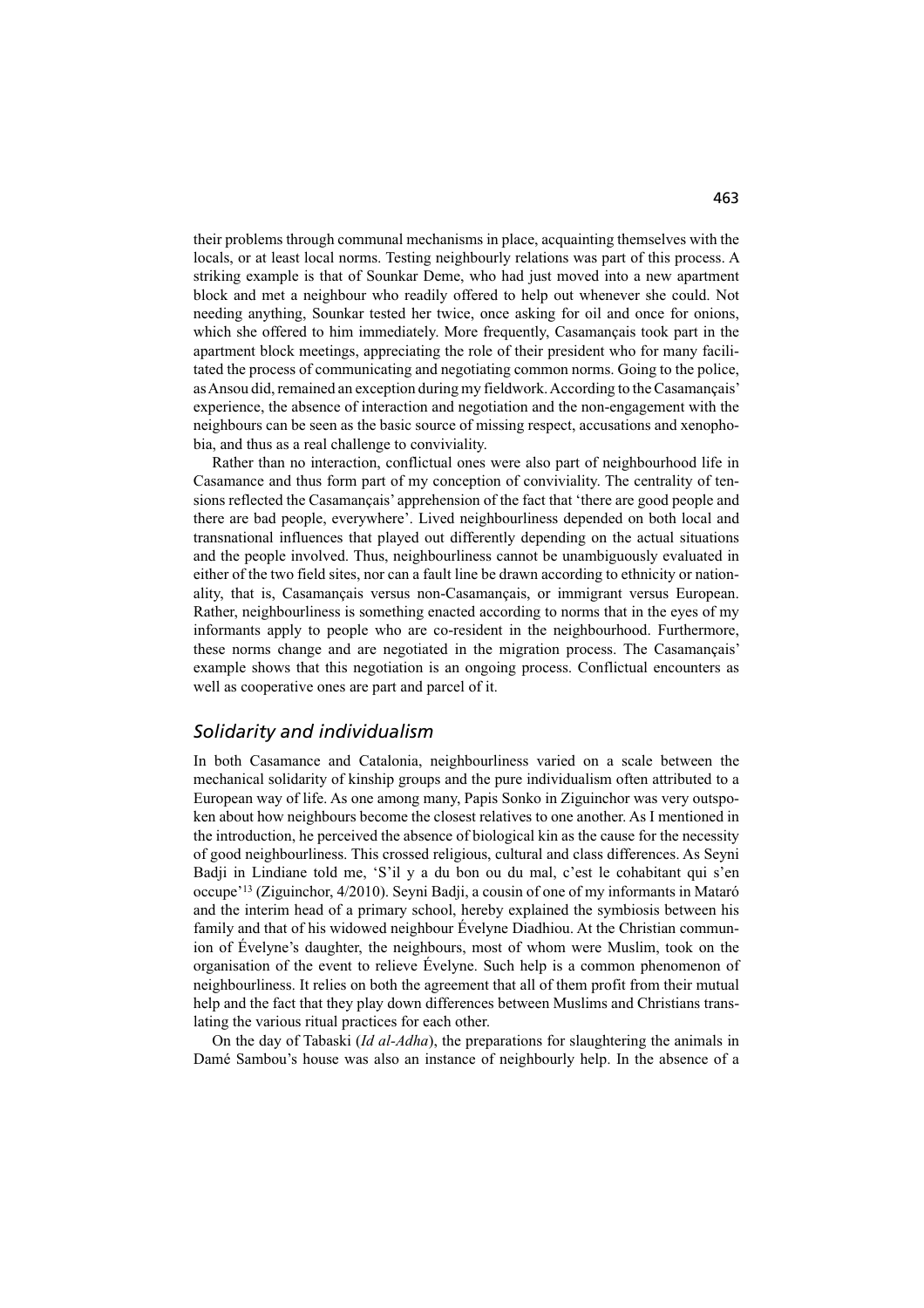sufficient number of Muslim adult men living in the Jola Samboukunda house, the Muslim Mandinka neighbours prepared and washed the sheep to be slaughtered, portraying their help as normal and as their duty. Equally, the head of the Mandinka household, a woman, told me how Damé Sambou, after having moved to the neighbourhood and before returning to Spain, had entrusted her with keeping an eye on the family. Although she did not agree with all of the measures Damé was taking for his family, she continued to maintain good relationships, regularly inquiring about the family and trying to be diplomatic. Upholding her attitude as a good neighbour was in contrast to the gossip among all other neighbours about Samboukunda and especially about the upbringing of Damé's children, as the woman disclosed to me in private.

One last example shows that neighbourliness is alive despite socio-economic differences among residents. In the adjacent block to Samboukunda was Sagnakunda, the house of the head of the polytechnic school of Ziguinchor. The oldest daughter in charge of the household chores often engaged in friendly, civil interaction with neighbours such as those sitting outside next door. Their interactions consisted of both shorter and more extended forms of greeting and inquiring about the wellbeing of the families. This is significant in a neighbourhood where richer people live in relative proximity to poor ones. More ostentatious than Sagnakunda was the large, two-storey house of the family of an Air France employee. There were also a number of better-off households of migrants, such as Damé Sambou's, in the neighbourhood as well as of rich Fula traders. On the other hand, there were relatively poor households surviving on virtually nothing, for example those of some Guinean refugees. While people living in the locality perceived such differences in socio-economic status, neighbourliness was nevertheless enacted, at least in the form of exchanging multilingual greetings.

Thus, in Casamance, everyday neighbourliness of various intensities and levels of obligation crossed all forms of differentiation: religion, ethnicity and class. It is this very general notion of neighbours that does not have any other prerequisite than the legitimate sharing of a locality that was the basis of *cohabitation* and *convivència*. Kinship-like solidarity among neighbours is the strongest sign of it, greetings and assertions of good neighbourly relations are weaker ones. This is in stark contrast to individualism, a stereotypical European value that comes to influence the local sociality in quite a different way.

Instead of seeking individual success and maintaining a favourable public position embedded in the local social field (Timera, 2001), Casamançais respondents risked discrediting the solidarity aspect of neighbourliness by pre-empting 'European' individualism and disrespecting local social values. This could happen both once they arrived in a quintessentially European space such as Catalonia and when they aspired to a modern life in Casamance. In the latter case, they were torn between admiring and critiquing visiting migrants from Europe (Riccio, 2005). Concerning Catalonia, the guiding statement was clear: 'Chacun pour soi, et dieu pour tous',<sup>14</sup> the latter part frequently being omitted. This focus of everyone on their individual lives, both concerning success and difficulties, in Catalonia explained crucial aspects of two parallel and intertwined processes: first, the changing conceptualisation of neighbourliness of Casamançais in Catalonia, and second, as I have discussed above, the partial discrepancy between expectations and experiences of neighbourly relations in Europe.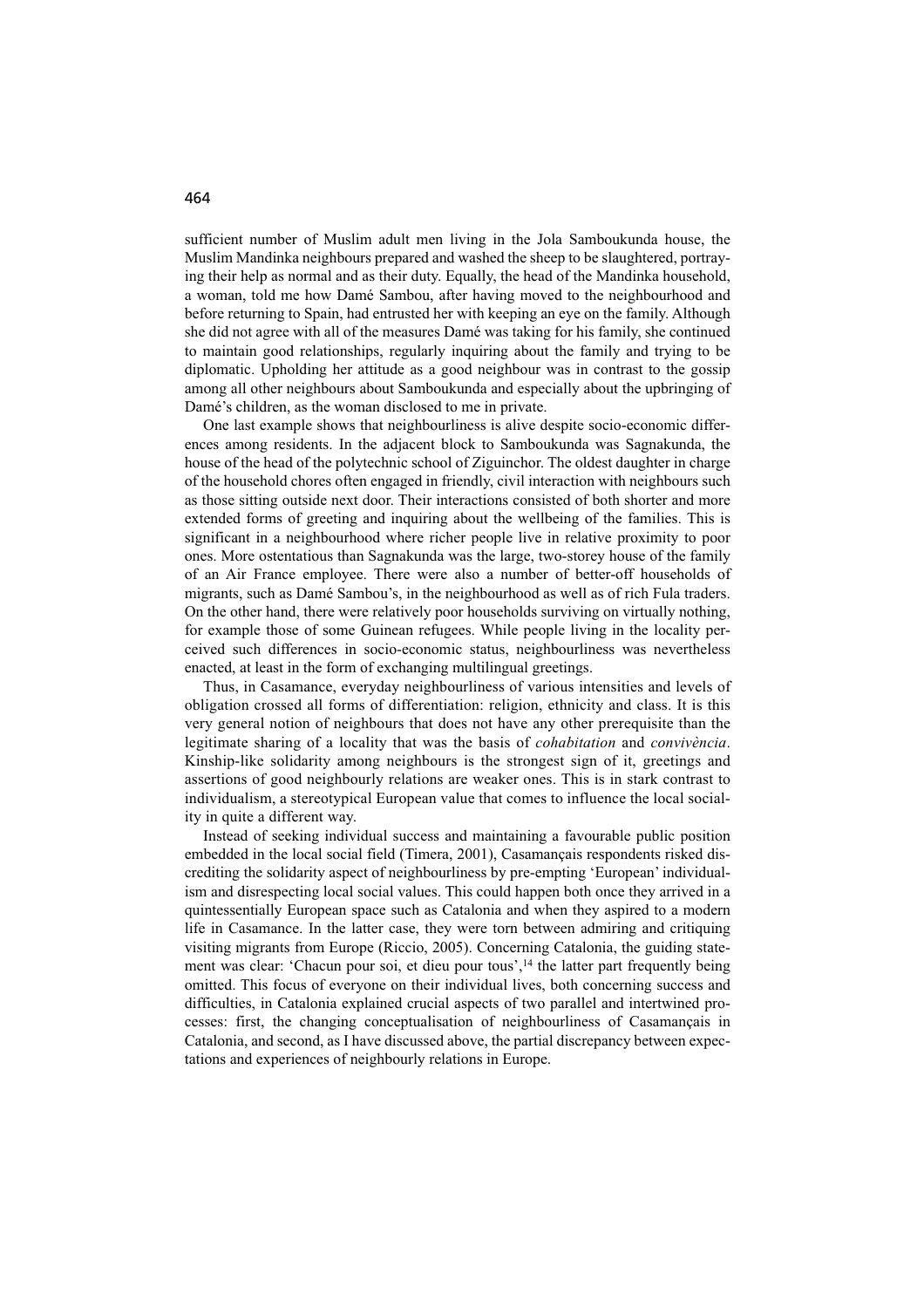In Catalonia, Alain Sagna reflected how, on the one hand, neighbourly help had become absent in everyday experiences, and how, on the other hand, he himself tried to engage in an individualistic lifestyle. He explained that at home, someone in the neighbourhood would provide rice anonymously to a crisis-struck neighbour. In Europe, however, one would need to actively ask, which he was convinced was unwise. If he went to ask his Casamançais friend in the neighbourhood for rice on a Sunday, the next day every Casamançais in the Cerdanyola neighbourhood would know about it and await his economic demise. Such a loss of social status, indirectly admitting the failure of the migration project, was not what he desired. In his eyes, neighbourliness had deteriorated from positive help into *Schadenfreude*. This was a rather negative portrayal compared to migrant solidarity that was also experienced (cf. Heil, 2013; St Jacques, 2009), and it exemplified the fine balance that Casamançais sought between individual success and group solidarity (Riccio, 2005: 116). Alain and others reacted to this by avoiding social interactions, leaving their apartments only when necessary, and exposing themselves as little as possible to neighbours. For them, neighbourliness in Catalonia was something negative or non-existent.

In urban settings in Casamance, some of the younger generation had also retreated from stronger forms of neighbourliness and even advised me not to greet people in the street, since they found it unsuitable. Others also complained continuously about the burden the different forms of solidarity placed on them, both within the family and the neighbourhood. They envied their brothers and friends whose migration had freed them from it. They thus tried to avoid social obligations and ascribed to an individualistic lifestyle that they perceived as modern. Ultimately, they intended to quit the social networks in which they had been unable to gain social standing (cf. Timera, 2001: 47). This constituted a similar development to the changes Casamançais perceived in Catalonia. However, in Casamance it was actively pursued by Casamançais in rejection of a former local habitus, while in Catalonia it was experienced as acquiring an existing local habitus. In both cases, Casamançais turned their backs on the neighbourly practice of maintaining interactions. Even if such a quest for autonomy does not fully prevent conviviality, it changes its form and content.

## **Conclusion**

In this contribution, I have explored modes of living together with difference through the lens of neighbourliness. The brief exploration of the discourses of *convivència* in Catalonia and *cohabitation* and *voisinage* in Casamance has shown that the idea of neighbourliness is central to the discussion of conviviality, living with difference in a shared locality. The emic discourses appear similar in both sites of my comparison and suggest a common set of practices and values. They stress interaction and participation involving translation and negotiation on the basis of equality and respect. My ethnography has shown, however, that while the discursive frameworks in the two places are similar, the actual habitus of neighbourly interactions varies from site to site. Casamançais reflected upon this in their representations of neighbourliness in Catalonia. Analytically, I therefore chose a comparison of interaction, negotiation and translation, which I suggest are some of the crucial basic practices of everyday conviviality. Everywhere, they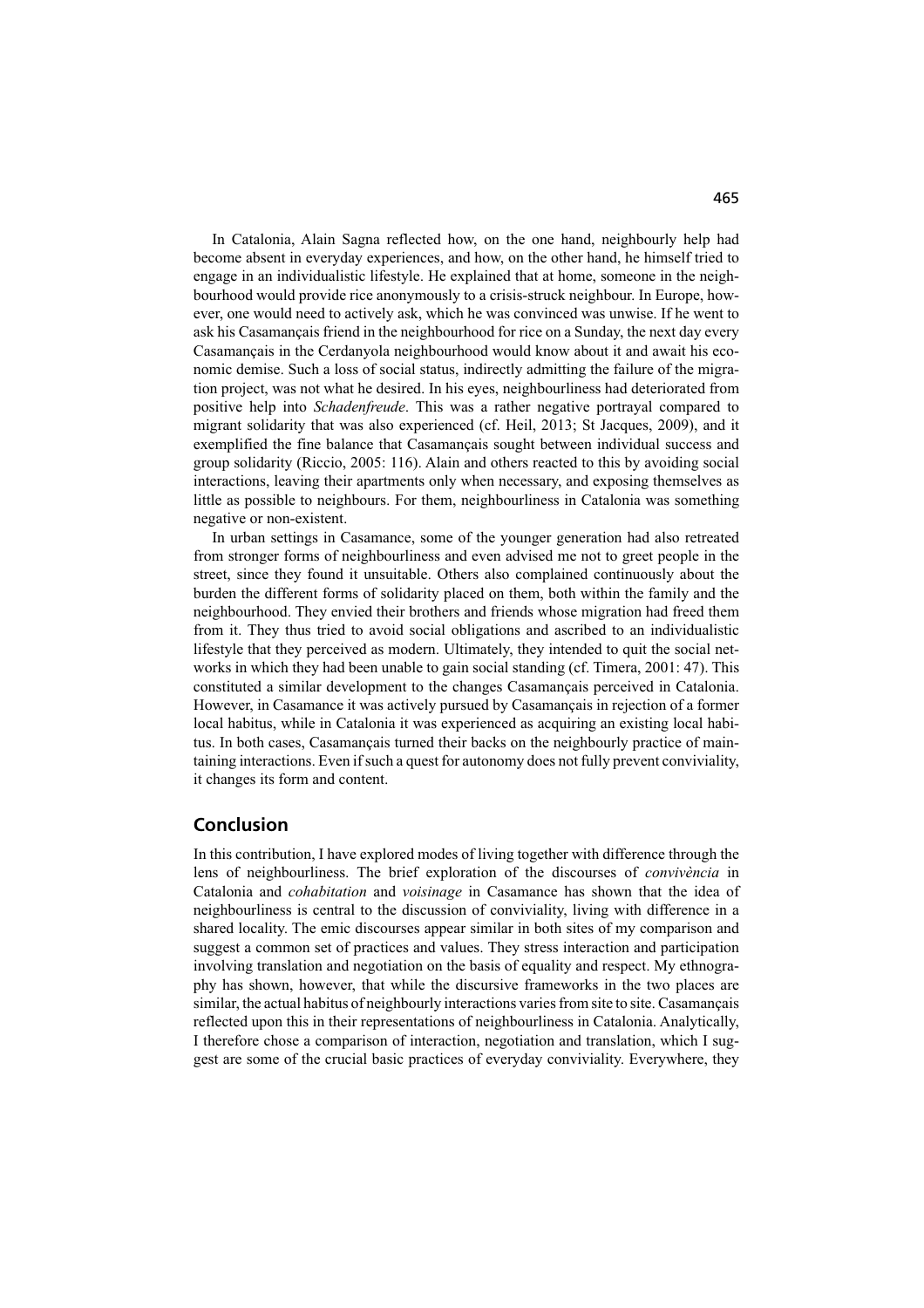comprise both cooperative and conflictual aspects of everyday life, and ways of dealing with them peacefully. Based on this ethnography of various cooperative and conflictual interactions of neighbours, I will now conclude by answering the questions raised in the introduction of how discourses related to neighbourliness influence everyday practices and the conceptualisation of conviviality, and how transnational continuities in living with difference contrast with distinctively local influences.

Closely related to the notion of neighbourliness, the local discourses of *convivència* and *cohabitation* reveal both practices and values important for living together with difference. Additionally, I have argued that providing the categories of 'neighbour' or 'resident' in Casamance and Catalonia, respectively, is of particular importance, since they span sociocultural, socio-economic and even legal differentiations. In the absence of other more meaningful reference systems for social interaction in urban settings and in view of the limits of networks on the basis of kinship or shared origin, providing notions with local reference such as neighbour or resident is of major importance. It establishes a potential basis for sufficient equality and respect that is crucial for a successful process of conviviality.

While I have observed that the practices of negotiation, translation and interaction are locally relevant in both sites, distinct influences loom large in my analysis concerning how these ideals are put into practice. Casamançais in Catalonia experienced an inherent contradiction: well aware of how to deal with differences in Casamance, Casamançais partly imagined and partly experienced sharing a convivial habitus, a set of norms and practices that successfully and continuously negotiated differences. In Catalonia, they experienced that this habitus was no longer shared among all residents of a neighbourhood, which resulted in a need for renegotiating norms and practices and a repositioning in this specific local social field. Prominent forces in this process were the representation of European individualism and of African solidarity that exerted different levels of power across the transnational social field. Thus, while some aspects of neighbourliness persist throughout the migration process, such as the vivid engagement with translation, local dynamics lead to the renegotiation of others, which results in social change due to migration. This changes the relations of all residents in both localities, and not just the habitus of the Casamançais migrants.

Change, however, is not restricted to the influences of migration, and the ethnography has also revealed general change over time. *Cohabitation* in Casamance was not static but was permanently re-enacted, negotiated and subject to change. A modern life inspired by European individualism challenged neighbourliness, and Casamançais multilingualism faced the growing popularity of Wolof among the younger generations. Finally, *convivència* in Catalonia was subject to wider developments that had little to do with the neighbourhood scale and migration. The current economic crisis and political responses will not pass unnoticed and potentially challenge the current political practices of residency and semi-regularity that have so far been an important foundation for convivial practices.

I have thus shown that neighbourliness is a valid field of study for conceptualising conviviality, the fragile process of living together with difference. Suggested by an initial focus on neighbourliness, the basic practices of interaction, negotiation and translation are central for a concept of conviviality and appear in both cooperative and conflictual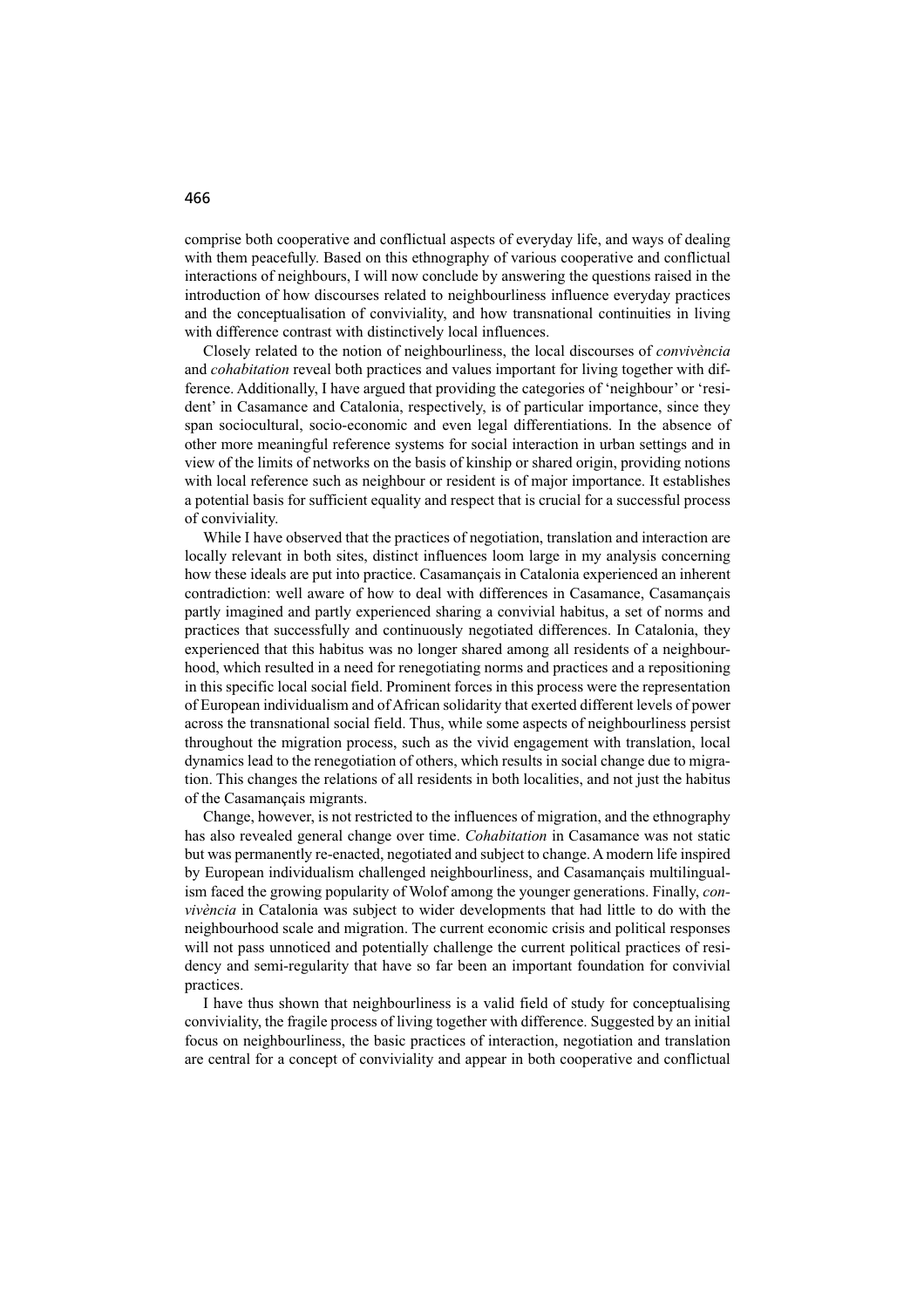situations. This has proven to be productive for an analysis of indeed fragile, changing and socioculturally diverse configurations.

#### **Acknowledgements**

I would like to thank all the people who participated in this research project and who had me participate in their everyday activities both in Senegal and Spain. Furthermore, I would like to thank all the participants of the conference 'Comparing Convivialities. Dreams and Realities of Livingwith-Difference' in Göttingen, Germany, for their constructive feedback and Margaret Loney, Marisa Macari, Fran Meissner, Magdalena Nowicka and three anonymous reviewers for their detailed comments on earlier drafts of this paper.

#### **Funding**

This research was conducted with the support of a Doctoral Fellowship of the German Academic Exchange Service, a language grant by the Institute of Social and Cultural Anthropology, University of Oxford, UK and a Doctoral Research Fellowship at the Max Planck Institute for the Study of Ethnic and Religious Diversity, Göttingen, Germany.

#### **Notes**

- 1. 'Your neighbour is your closest relative' (from French).
- 2. All names have been changed. However, the first name shows the Christian or Muslim faith of an informant, while the last name indicates the ethnic origins of the person. Where the latter is crucial for the analysis, the ethnicity is additionally mentioned separately.
- 3. Between 2007 and 2010, I conducted long-term fieldwork in Lower and Middle Casamance, mainly in the regional capitals of Ziguinchor and Sédhiou, and in Catalonia, mainly in Mataró. I primarily undertook participant observation, which resulted in daily field notes, and I conducted a total of 66 semi-structured, open-ended, recorded interviews. Most of the fieldwork was constructed around people linked to 10 households in Mataró and 6 households elsewhere in Catalonia (cf. Heil, 2013).
- 4. Studies mostly subsume the Casamançais under the Senegambian category (Kaplan Marcusán, 1998, 2003, 2007; Sow, 2004, 2005). I suggest (Heil, 2012) that many of the more than 18,500 of the more than 60,000 Senegalese in Catalonia are Casamançais (Instituto Nacional de Estadística, 2011).
- 5. I take the share of the Moroccan population as the best albeit a conservative proxy for Muslims.
- 6. Compare with Leary (1970, 1971) for conversion movements of Muslim marabouts; Bâ (1986), N'Gaide (1999) and Quinn (1971) for the Fula independence struggle causing migrations; Foucher (2002: 64), Mark (1976, 1977) and David (1980) for seasonal migration; and Hamer (1981), Linares (2003), Lambert (2002), Foucher (2002) and Reboussin (1995) for urban migration to Banjul and Dakar.
- 7. The Jamaatou Ibadou Rahmane movement is a Senegalese reformist movement that seeks to install orthodox Islam and that derives its name from the Qur'anic term *Ibadu ar-Rahman*, 'Slaves of the Merciful' (Loimeier, 2000; Villalón, 2004).
- 8. 'An Agreement to Live together. National Agreement on Immigration' (from Catalan).
- 9. See Note 1.
- 10. 'Hello! Good day! How are you? Fine' (from Catalan).
- 11. For a more detailed discussion of the relationship and competition between Catalan and Castilian, as well as Catalonia and Spain, see my own discussion elsewhere (Heil, 2012).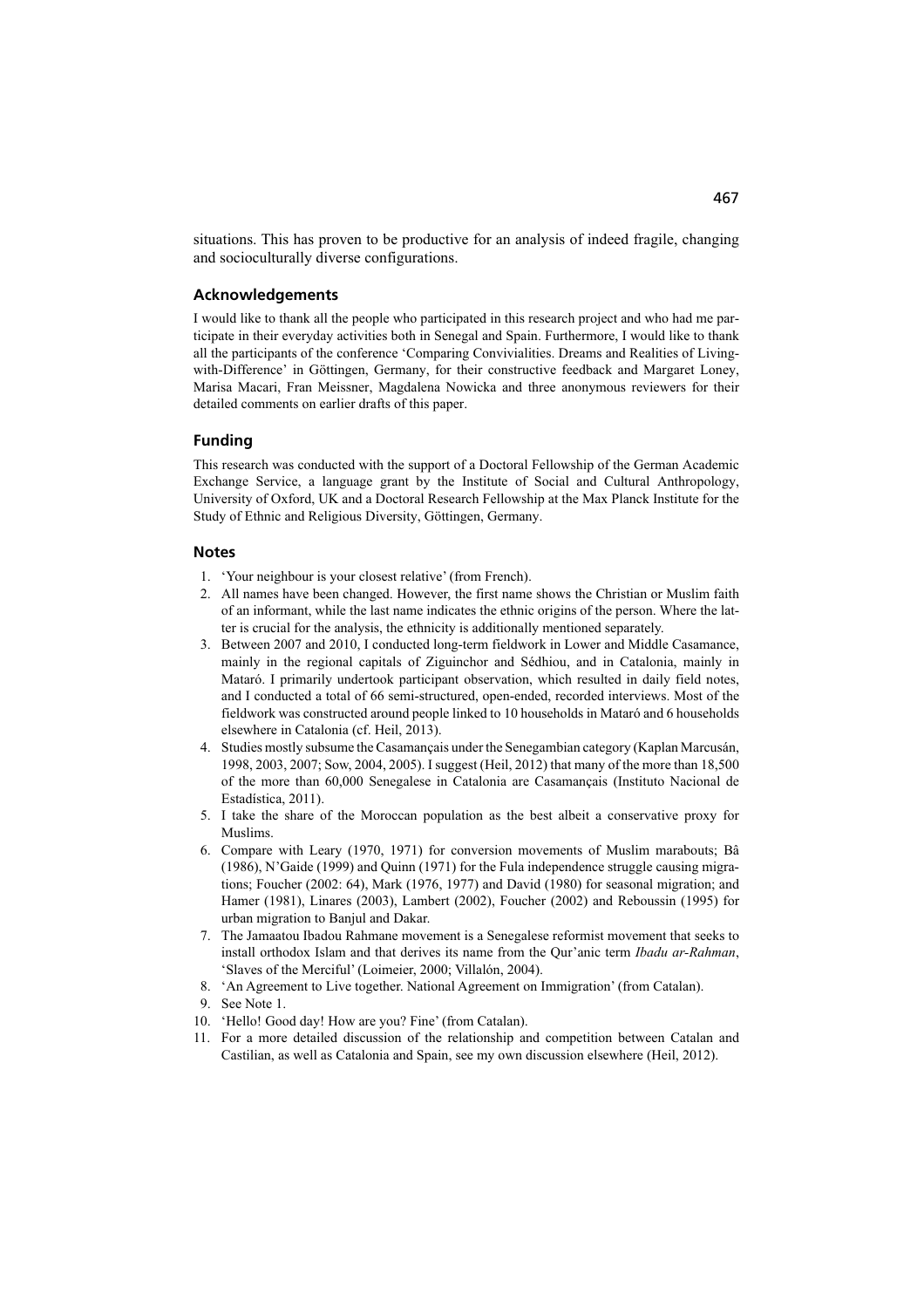- 12. The celebrations of Tabaski and the Easter celebration in Lindiane exemplified this attitude on a larger scale (Heil, 2014).
- 13. 'Whether something good or something bad happens, it is always the cohabitant who takes on what needs to be done'.
- 14. 'Every man for himself, and God for us all' (from French).

#### **References**

Ajuntament de Mataró (2010) *Estudi de la Població*. Mataró: Servei d'Estudis i Planificació.

- ANSD (2009) *Recensement général de la population et de l'habitat 2002 (personal communication)*. Ziguinchor: Service Régional de la Statistique et de la Démographie.
- Bâ C (1986) *Les Peul du Sénégal: Étude géographique*. Dakar, Senegal: Nouvelles Editions Africaines.
- Bover O and Velilla P (2005) Migrations in Spain: Historical background and current trends. In: Zimmermann KF (ed.) *European Migration: What Do We Know?* Oxford: Oxford University Press, pp.389–414.
- David P (1980) *Les navétanes: Histoire des migrants saisonniers de l'arachide en Sénégambie des origines à nos jours*. Dakar, Senegal: Nouvelles Editions Africaines.
- Foucher V (2002) *Cheated Pilgrims: Education, Migration and the Birth of Casamançais Nationalism (Senegal)*. London: School of Oriental and African Studies, University of London.
- Generalitat de Catalunya (2005) *Pla de ciutadania i immigració 2005–2008*. Barcelona: Generalitat de Catalunya.
- Generalitat de Catalunya (2009) *Un pacte per viure junts i juntes. Pacte nacional per a la immigració*. Barcelona: Generalitat de Catalunya.
- Generalitat de Catalunya (2010) *Pla de ciutadania i immigració 2009–2012*. Barcelona: Generalitat de Catalunya.
- Hamer A (1981) Diola women and migration: A case study. In: Colvin LG, Ba C, Barry B, et al. (eds) *The Uprooted of the Western Sahel: Migrants' Quest for Cash in the Senegambia*. New York: Praeger, pp.183–203.
- Heil T (2012) Fragile convivialities: Everyday living together in two stateless but diverse regions, Catalonia and Casamance. *COMPAS Working Papers*, WP-12-100.
- Heil T (2014) Dealing with diversity and difference in public. Traces of Casamançais cohabitation in Catalonia? In: Grodz S and Smith GG (eds) *Religion, Ethnicity and Transnational Migration between West Africa and Europe*. Leiden: Brill.
- Heil T (2013) *Cohabitation and Convivencia. Comparing conviviality in the Casamance and Catalonia*. Unpublished DPhil Thesis, Institute of Social and Cultural Anthropology, University of Oxford.
- Instituto Nacional de Estadística (2011) *Revisión del padrón municipal 2010. Datos a nivel nacional, comunidad autónoma y provincia*. Madrid: INEbase.
- Juillard C (1994) Demain, Ziguinchor, ville plurielle? Indices de la wolofisation en cours. In: Barbier-Wiesser FG (ed.) *Comprendre la Casamance: Chronique d'une intégration contrastée*. Paris: Karthala, pp.401–412.
- Kaplan Marcusán A (1998) *De Senegambia a Cataluña: Procesos de aculturación e integración social*. Barcelona: Fundación 'la Caixa'.
- Kaplan Marcusán A (2003) *Los procesos migratorios: Senegambianos en Cataluña*. Barcelona: Departamento Antropología Social y Cultural, Universidad Autónoma de Barcelona.
- Kaplan Marcusán A (2007) Las migraciones senegambianas en España: Una mirada desde la perspective de género. In: Iniesta F (ed.) *África en Diáspora. Movimientos de población y políticas estatales*. Barcelona: Fundació CIDOB, pp.153–167.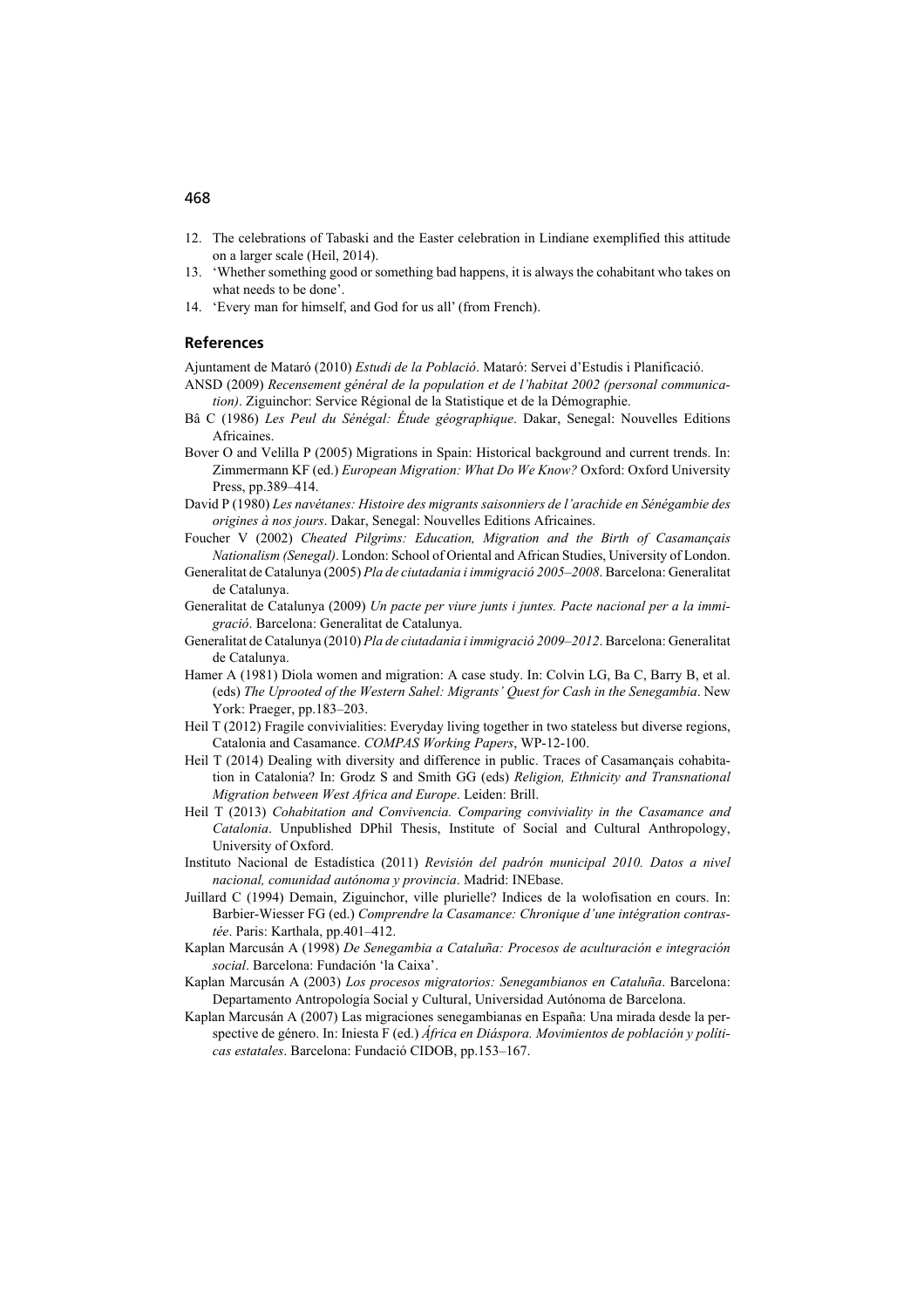- Lambert M (2002) *Longing for Exile: Migration and the Making of a Translocal Community in Senegal, West Africa*. Portmouth: Heinemann.
- Leary FA (1970) *Islam, politics and colonialism: A political history of Islam in the Casamance region of Senegal (1850–1914)*. PhD Dissertation, Northwestern University.
- Leary FA (1971) The role of the Mandinka in the Islamization of the Casamance, 1850–1901. In: Hodge CT (ed.) *Papers on the Manding*. Bloomington, IN: Indiana University, pp.227–248.
- Levitt P and Glick Schiller N (2004) Conceptualizing simultaneity: A transnational social field perspective on society. *International Migration Review* 38: 1002–1039.
- Linares OF (1992) *Power, Prayer and Production: The Jola of Casamance, Senegal*. Cambridge: Cambridge University Press.
- Linares OF (2003) Going to the city … and coming back? Turnaround migration among the Jola of Senegal. *Africa* 73: 113–132.
- Lligadas J (2000) *Cerdanyola, el barri gran de Mataró 1920–2000: Construir la vida des de la immigració dels anys 50*. Mataró: Patronat Municipal de Cultura.
- Loimeier R (2000) L'Islam ne se vend plus: The Islamic Reform Movement and the state in Senegal. *Journal of Religion in Africa* 30: 168–190.
- Mark P (1976) *Economic and Religious Change among the Diola of Boulouf (Casamance), 1980– 1940; Trade, Cash Croping and Islam in Southwestern Senegal*. New Haven: Faculty of the Graduate School, Yale University.
- Mark P (1977) The rubber and palm produce trades and the Islamization of the Diola of Boulouf (Casamance) 1890–1920. *Bulletin de l'IFAN, série B* 39: 341–361.
- Moreras J (2008) *Musulmans a Catalunya. Radiografia d'un Islam implantat*. Barcelona: Institut Europeu de la Mediterrània.
- N'Gaide A (1999) Conquête de la liberté, mutations politiques, sociales et religieuses en haute Casamance: Les anciens Maccube du Fuladu (région de Kolda, Sénégal). In: Botte R, Boutrais J and Schmitz J (eds) *Figures peules*. Paris: Karthala, pp.141–164.
- Quinn CA (1971) A nineteenth century Fulbe state. *The Journal of African History* 12: 427–440.
- Quinn CA (1972) *Mandingo Kingdoms of the Senegambia. Traditonalism, Islam, and European Expansion*. London: Longman.
- Reboussin D (1995) *From Affiniam-Boutem to Dakar: Migration from the Casamance, Life in the Urban Environment of Dakar, and the Resulting Evolutionary Changes in Local Diola Organizations*. Gainesville, FL: University of Florida.
- Riccio B (2005) Talkin' about migration. Some ethnographic notes on the ambivalent representation of migrants in contemporary Senegal. *Stichproben: Wiener Zeitschrift für kritische Afrikastudien* 5: 99–118.
- Roche C (1985) *Histoire de la Casamance: Conquête et résistance, 1850–1920*. Paris: Karthala.
- Silvestre Rodríguez J (2002) Las emigraciones interiores en España durante los siglos XIX y XX: Una revisión bibliográfica. *Ager* 2: 227–248.
- Sow P (2004) *Sénégalais et Gambien en Catalogne (Espagne). Analyse géo-sociologique de leurs réseaux spatiaux et sociaux. Geographía Humana*. Barcelona: Universitat Autònoma de Barcelona.
- Sow P (2005) *Migrations sénégalaises en Catalogne: Diagnostic, formes de relations/communications et solidaires avec les lieux d'origin*. Barcelona: Fons Català de Cooperació al Desenvolupament.
- St Jacques E (2009) *Economic mobility and the transnational practices of West Africans in Catalonia, Spain. Graduate School*. PhD Dissertation, University of Florida.
- Suárez-Navaz L (2004) *Rebordering the Mediterranean: Boundaries and Citizenship in Southern Europe*. Oxford: Berghahn Books.